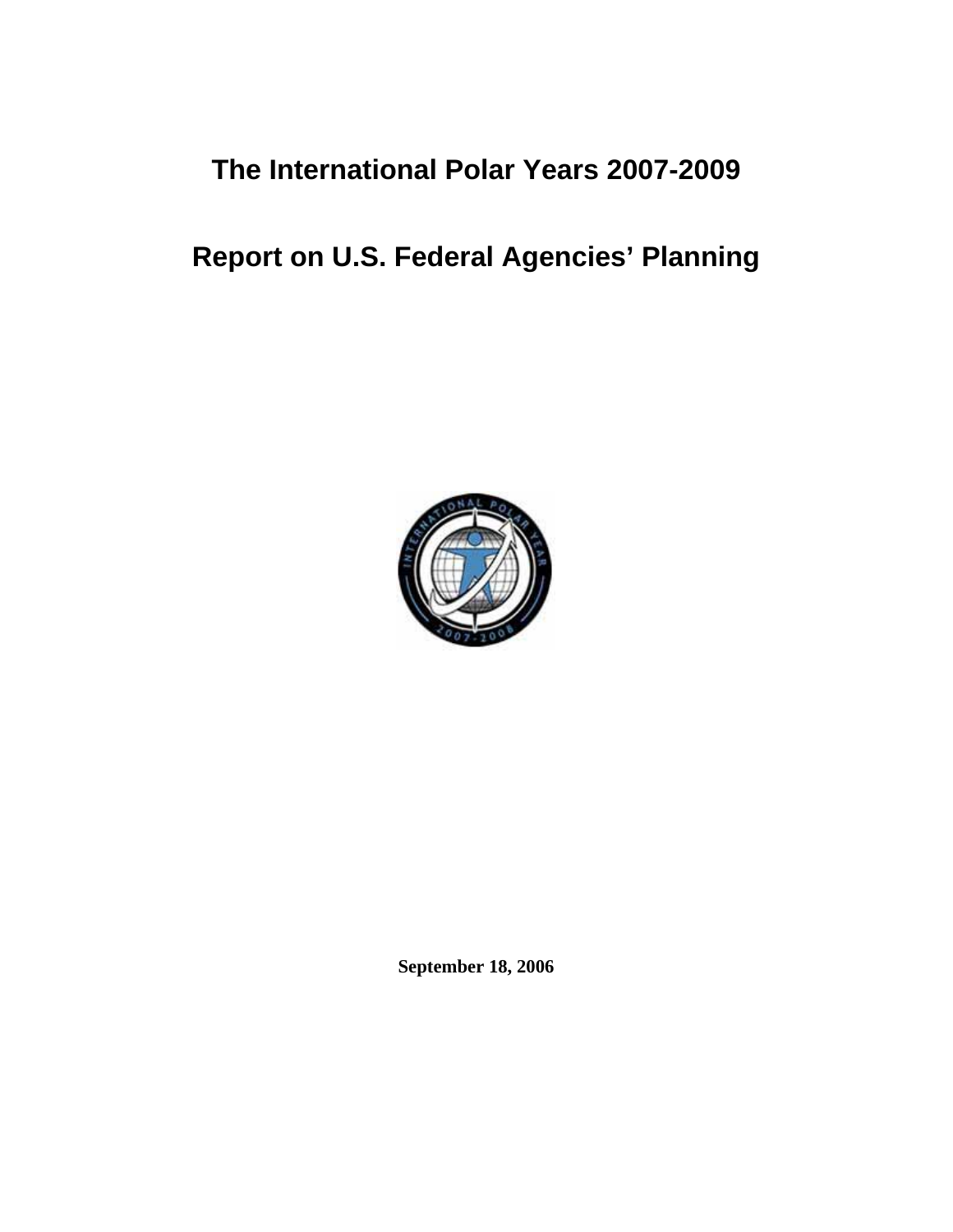## **The International Polar Years 2007-2009**

#### **Report on U.S. Federal Agencies' Planning**

The years 2007-2009 will mark the  $50<sup>th</sup>$  anniversary of the International Geophysical Year (IGY) and of the third International Polar Year. This period has been designated the fourth International Polar Year (IPY) by the National Academies of Sciences (NAS), the International Council of Science (ICSU), the World Meteorological Organization (WMO), the Arctic Council and by many other international organizations. The National Science Foundation (NSF) was designated by the President's Office of Science and Technology to be the lead U.S. agency in organizing IPY activities.

Preparations are underway worldwide to make IPY a period of intense activity that promises, in the words of the NAS publication *A Vision for the International Polar Year,* to "further our understanding of physical and social processes in the polar regions, examine their globallyconnected role in the climate system, and establish research infrastructure for the future, (and) … serve as a mechanism to attract and develop a new generation of scientists and engineers with the versatility to tackle complex global issues" (see http://books.nap.edu/catalog/11013.html).

The 1957-1958 IGY and IPY activities greatly increased our knowledge of the world around us and provided profound legacies that continue to benefit research and researchers today. These activities also resulted in the 1959 Antarctic Treaty, which "promotes international scientific cooperation including the exchange of research plans and personnel and requires that results of research be made freely available". The U.S. played a leading role in shaping and implementing the 1957-1958 IGY activities and plans to do so again in 2007-2009. IPY activities planned for this period are consistent with Agency missions and the NAS report of an implementation workshop (*Planning for the International Polar Year: Report of the Implementation Workshop*, <http://books.nap.edu/catalog/11110.html>). U.S. activities during IPY 2007-2009 will focus on research, education and public outreach efforts, and will be coordinated among the Federal agencies and international partners that support research in polar regions.

NSF is creating a website as part of its work to coordinate IPY activities among the agencies: <http://www.us-ipy.gov/>. This site includes updates on the various agencies' programs, as well as information on IPY for a general audience and for scientists interested in obtaining IPY funding from the U.S. government.

The following is an updated (since May 18, 2005) discussion of Federal agency planning for the International Polar Year.

# **NATIONAL SCIENCE FOUNDATION**

The upcoming International Polar Year is a unique opportunity to continue the legacy of international science years of the past, including IPY 1882-1883, IPY 1932-1933, and the International Geophysical Year of 1957-1958. Each of these bursts of internationally coordinated research and exploration opened the polar regions for exploration and science, led to significant discoveries about our planet, and left a long-term legacy of data and observations for future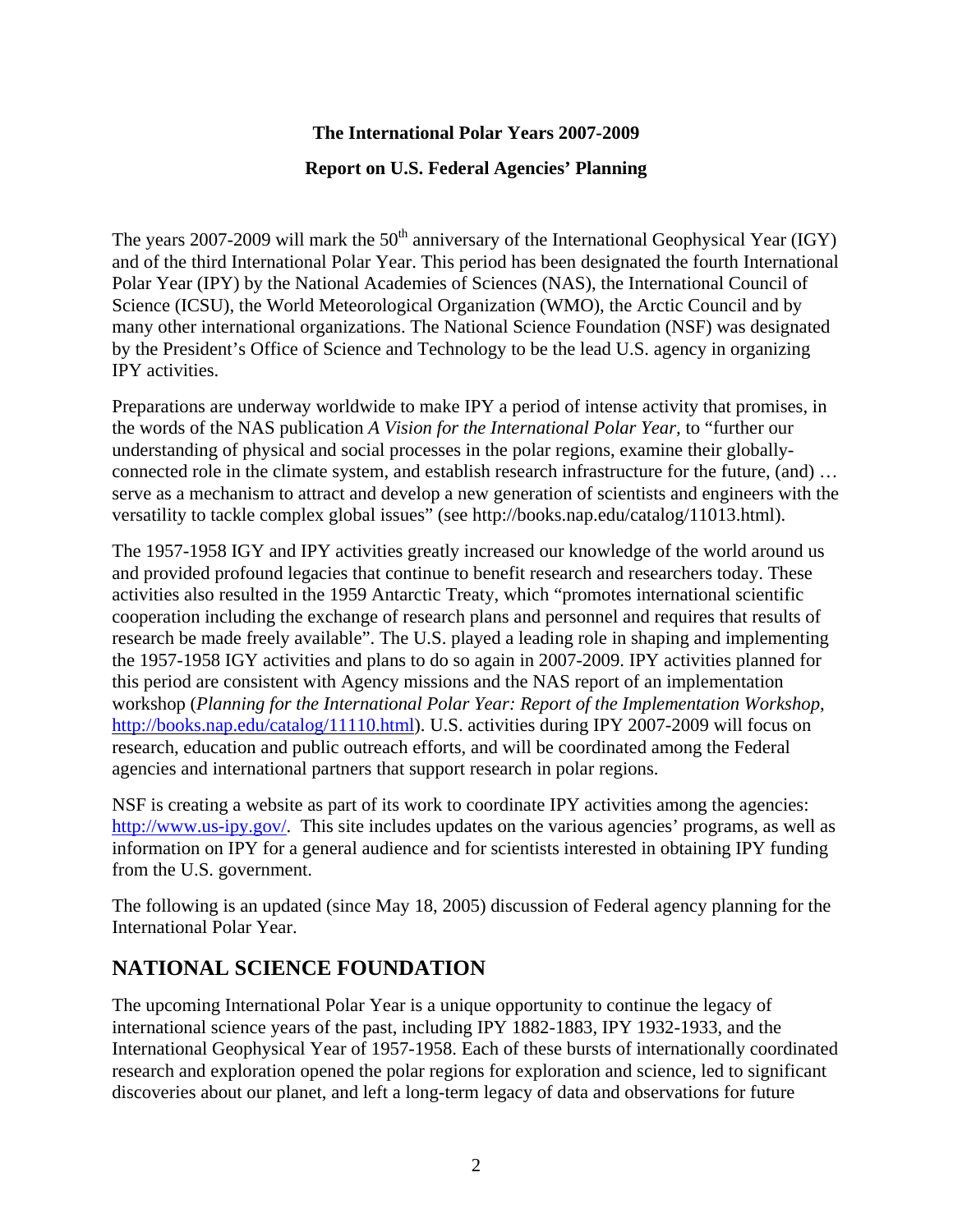generations. In particular, the IGY of 1957-58 brought a tremendous increase in our ability to predict weather worldwide, to measure the thickness of the antarctic ice sheets, and to understand the dynamics of the Earth's magnetosphere. However, there are still significant gaps in our understanding of the polar regions and the processes that structure polar environments. For example, the relationships between processes that drive long-term and short-term climate change in the Arctic are not well understood, nor do we have empirical observations sufficient to sort them out. In the Antarctic and in Greenland, the ice sheets that contain 70% of the fresh water on earth are moving and thinning. In both polar regions, many organisms are adapted to withstand prolonged periods of darkness and extreme cold, yet we do not understand how these adaptations evolved or how these organisms may respond to increased variability in the polar environment.

The National Science Foundation has initiated support for the International Polar Year in a variety of ways, emphasizing three major research areas and also education and outreach in an Announcement of Opportunity that was released in January 2006. These areas of emphasis will help implement the goals developed by ICSU and the U.S. National Academies. They have evolved within the research community as high-priority topics derived from workshops and existing science programs. Education and outreach are also areas where NSF, with its partners in other agencies, can make a significant impact on the understanding of how polar regions influence society and the global environment. Thus, NSF has a particular interest in conducting activities in the polar regions that will leave a lasting legacy of data, observing capabilities, and educational resources for scientists and educators of the future.

Within NSF, the Office of Polar Programs will take the leadership role in implementing these activities. Partnerships for IPY will occur at many levels – within NSF, through interagency collaborations, and in the international arena. All the NSF directorates and the Office of International Science and Engineering have expressed interest in collaborating with OPP on IPY activities. Federal Agencies such as NOAA, NASA, NIH, USGS, DOE, EPA and the Smithsonian Institution, as well as the national science agencies of other countries, have closely related interests. Thus, maximizing the value from partnerships is a key overarching theme for NSF as we plan for IPY.

#### **NSF and IPY in FY06**

The Office of Polar Programs (OPP) and the Directorate for Education and Human Resources (EHR) committed over \$12 million in FY06 to initiate activities in four major areas:

#### *Establishment of a multi-national circum-Arctic observing system, with emphasis on the Study of Environmental Arctic Change (SEARCH) Program*

SEARCH is a broad interdisciplinary, multi-scale interagency program with the core goal of achieving a predictive understanding of recent and ongoing changes in the arctic environment. In addition to understanding how changes in the Arctic are interrelated, SEARCH will investigate the links between arctic change and global processes and will assess the impacts that arctic change may have throughout the Northern Hemisphere. SEARCH will evaluate the possibility that observed changes in the Arctic can be used to anticipate changes elsewhere on the globe.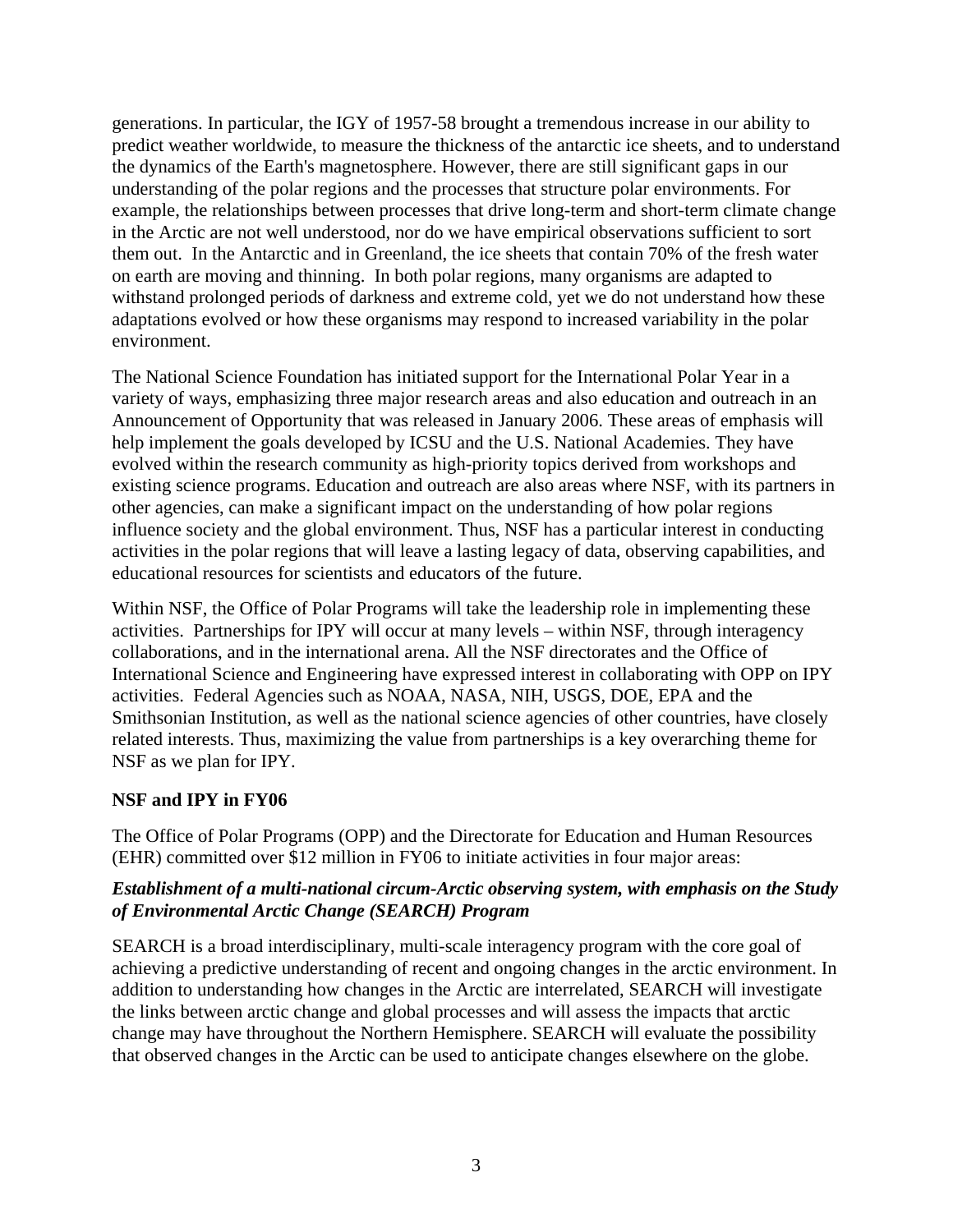For the period of the IPY, NSF's principal interest related to SEARCH is the implementation of an Arctic Observing Network (AON). The purpose of AON will be to understand environmental change in the Arctic System and its interplay with global oceanic and atmospheric circulation. AON will employ an arctic-wide coverage of standard integrated measurements, long-term observations, and modeling and analysis.

Research related to the Bering Ecosystem Study (BEST) is underway under the IPY umbrella. The Bering Sea supports one of the most productive fisheries in the world, contributing about 40% of all finfish and shellfish landings in the United States, yet it is one of the least-studied areas of U.S. waters. In recent years, it has become evident that this seasonally ice-covered sea is subject to decadal changes in climate that have resulted in abrupt and unexpected changes in the ecosystem. Of particular concern is the possibility that the combined effects of climate change and fisheries removals may shift marine ecosystems into alternate stable states that may have a lower yield of species valuable to people. Identifying the mechanisms driving ecosystem change, including social and cultural factors, in the Bering Sea is a key research need.

#### *Ice Sheet Stability, Dynamics and History*

The global ice sheets are dynamic features that contain unprecedented records of climate over the past several hundred thousand years. Future changes in the ice sheets of both polar regions will affect sea level, and this is one of the major uncertainties in Intergovernmental Panel on Climate Change (IPCC) climate models. In Antarctica, we expect to emphasize studies of the stability and history of the major ice sheets. How do they work, how fast are they changing, and what will they be like in the future decadal to century time frame? Inquiry into these questions involves direct studies of ice sheet dynamics but also includes work to understand processes important for interaction of ice sheets with the lithosphere, oceans, and atmosphere. The combination of spacebased and surface-based studies is critical to success in this area.

A detailed study of changes in the behavior of the Antarctic and Greenland ice sheets is also a topic of IPY research. One component of this comparative work includes obtaining a hightemporal resolution ice core in West Antarctica for comparison with the climate records obtained from the Greenland ice cores. There will likely be an opportunity to leverage logistics support to the ice core camp with support for other ground-based activity in West Antarctica and to couple detailed ground- and space-based observations. The work in West Antarctica might include traverse-based studies, or other types of work that will be possible from our logistical hubs, that could be linked to related work in East Antarctica as well as study of change in the Ross Sea region.

Because of the long lead time required for developing and implementing ice coring programs, NSF is also looking at the IPY as an avenue to create an international collaborative framework to facilitate international ice coring projects beyond the IPY. The Center for Remote Sensing of Ice Sheets (CReSIS), a Science and Technology Center led by the University of Kansas and supported jointly by NSF and NASA, will conduct and foster multi-disciplinary research that will result in technology and models necessary to achieve a better understanding of the mass balance of the polar ice sheets (e.g., Greenland and Antarctica) and their contributions to sea level rise. The focus areas for CReSIS relate closely to the goals of IPY.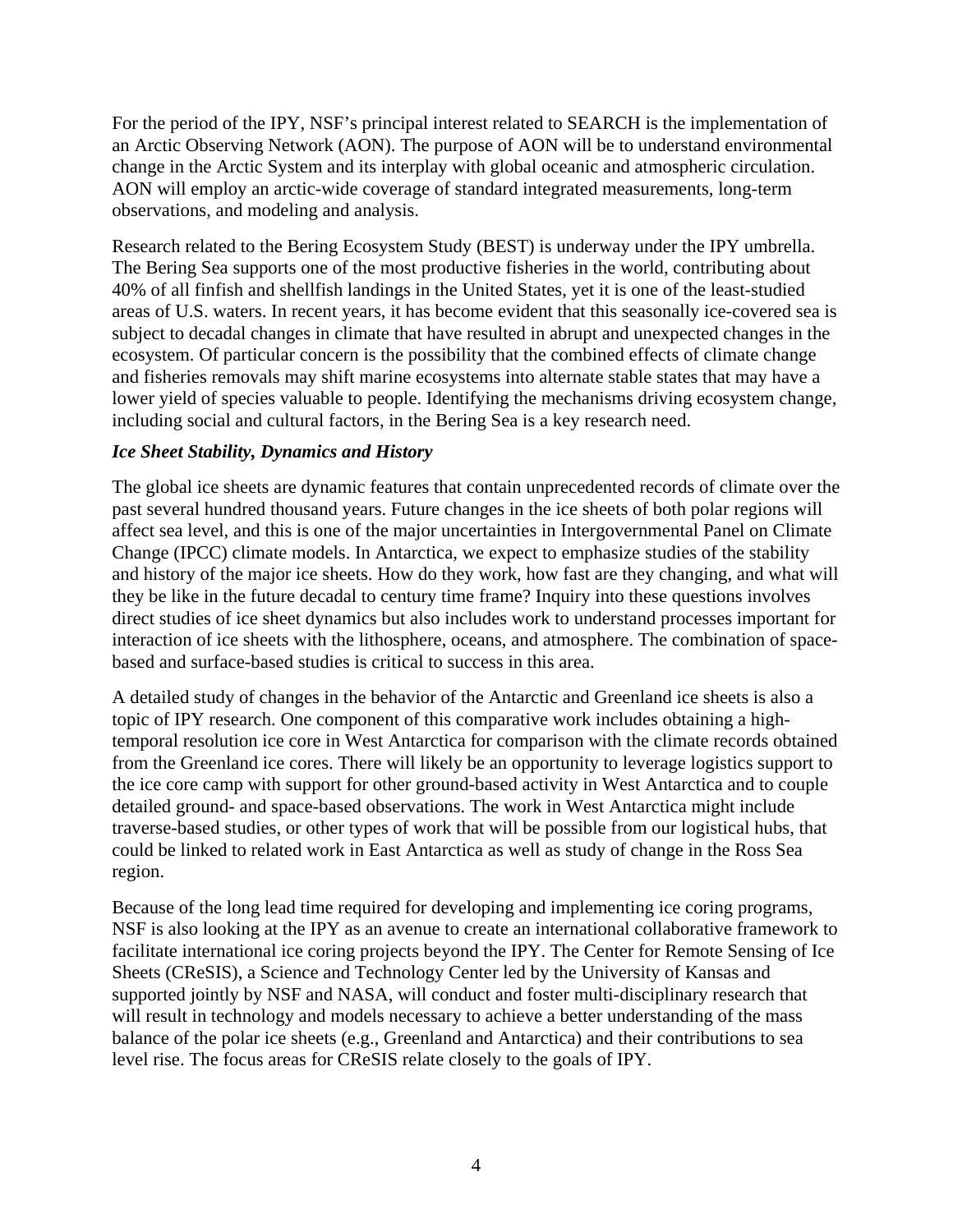The Antarctic drilling program (ANDRILL) is a multinational ocean drilling program currently underway that is focused on extracting sediment cores from the Antarctic continental shelf. This activity will also contribute to the broader IPY goal of understanding ice sheet dynamics

#### *Frontiers In Polar Biology: Life in Extreme Cold and Prolonged Darkness*

Ecologically important biogeochemical processes begin before the traditional operational season in polar regions and continue beyond the end of the traditional field season. Living organisms are known to continue functioning at temperatures well below freezing and during periods of prolonged darkness. New technologies (genomics, proteomics, etc.) offer the opportunity to gain a deep understanding of how organisms have adapted to these extreme environments. The Long Term Ecological Research (LTER) sites at Toolik Field Station in Alaska, at Palmer Station on the Antarctic Peninsula, and in the McMurdo Dry Valleys, as well as research platforms operating in the Arctic and Southern Oceans, offer the opportunity to bring these new technologies to bear in research on the polar regions. A recent NAS report, *Frontiers in Polar Biology in the Genomics Era* [\(http://books.nap.edu/catalog/10623.html\)](http://books.nap.edu/catalog/10623.html) describes potential research benefits of these new tools. Within NSF, there is interest in OPP and in the Biological Sciences and Geosciences Directorates in this area of research. OPP has examined the technical feasibility of extending antarctic operations into the austral fall and early winter and may be able to implement this capability by 2007. Supporting winter work elsewhere in the polar regions will require evaluation of options on a case-by-case basis.

#### *Education and Outreach*

OPP has maintained strong support for linking research in the polar regions with formal education and outreach to the public. NSF has fostered U.S. scientists' interests in sharing their research with broad audiences. Many polar researchers have been successful in seeking support from education programs for more directed efforts, such as NSF's IGERT and GK-12 programs as well as Arctic Research and Education and Geosciences Education. Strong international partnerships in educational activities have developed in association with research programs in both polar regions. In the Arctic, such partnerships include U.S. collaboration with groups from Russia, Greenland, Iceland, Canada, Denmark, Norway, Sweden, and Finland. In the Antarctic, partnerships include U.S. collaborations with many nations that participate in the Scientific Committee on Antarctic Research (SCAR).

OPP sponsored a workshop in June 2004 (www.ldeo.columbia.edu/~mkt/PolarED\_Web.htm) to bring together educators, researchers, media and museum outreach experts, agency representatives, and others to discuss effective mechanisms to conduct education and outreach in support of the IPY. The workshop highlighted many of the education and outreach efforts that have already been supported by OPP, including Teachers Experiencing Antarctica and the Arctic (TEA), which was co-funded with NSF's Elementary, Secondary and Informal Education Division, Teachers and Researchers Exploring and Collaborating (TREC), Antarctic Artists and Writers Program, various journalists in the field, museum exhibits, and Research Experiences for Undergraduates (REU).

There is significant interest within NSF's Education and Human Resources (EHR) directorate in utilizing the inherently interesting features of the polar regions, including their remoteness and extreme conditions, to direct attention to scientific research and the importance of the polar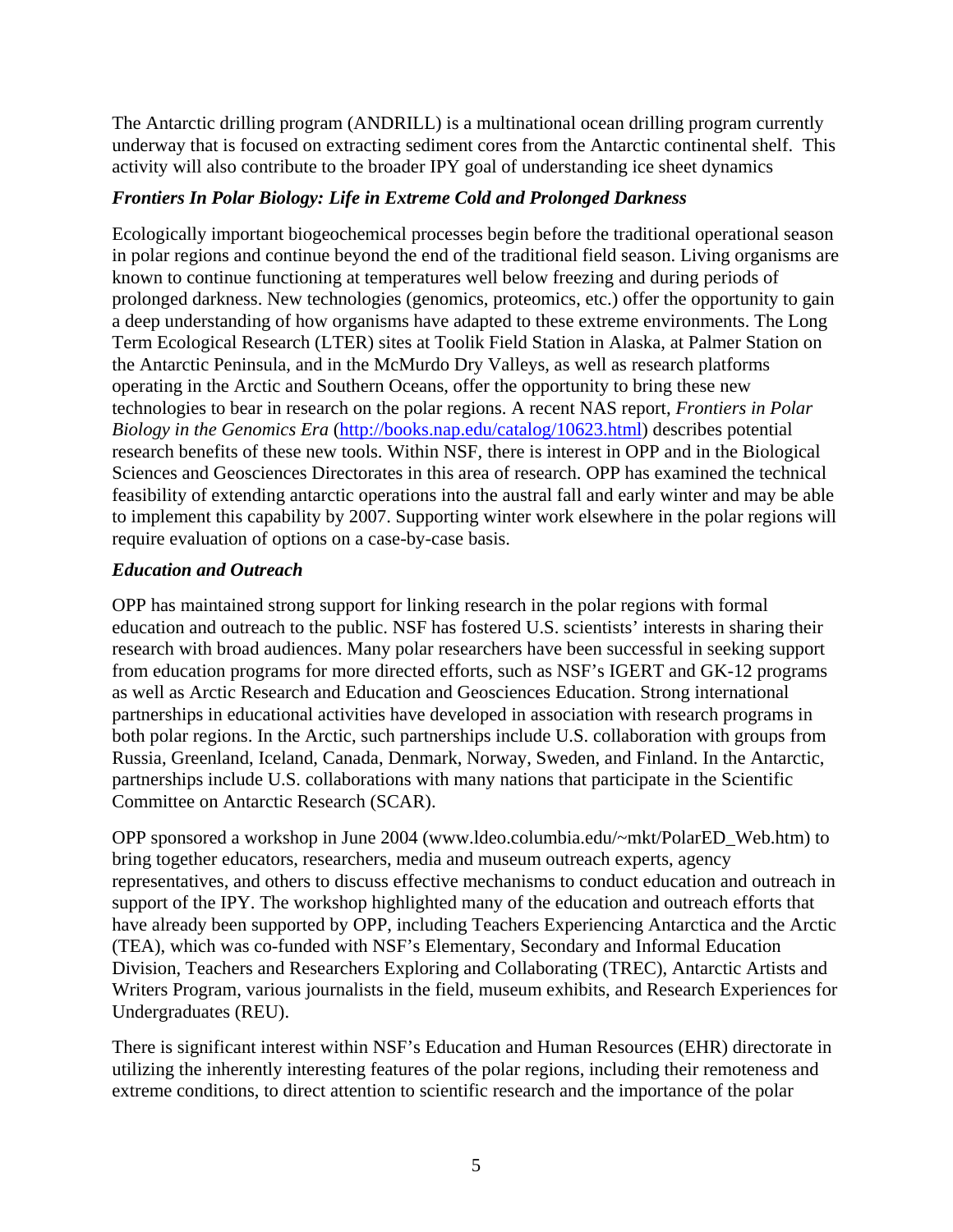regions to the global system. Other agencies such as NASA and NOAA have robust polar research and education programs interested in supporting IPY efforts. NSF is developing the foundation for international and interagency partnerships to bring together support and expertise from the community of researchers and educators. Another area where NSF can have a significant IPY impact is in research on distant education, both in terms of technology and in terms of the science of learning as it applies to different cultures. The aim of these efforts is to develop highly visible, long-lived education and outreach products for IPY research and to provide opportunities for educating the next generation of polar researchers, the public, and policy makers.

As this document goes to print, OPP and EHR are set to make the education awards resulting from the FY06 IPY solicitation. The science awards from the FY06 solicitation are on track to be announced before the end of October.

#### **NSF and IPY in FY07**

The Directorates of Biological Sciences, Geosciences, Social, Behavioral and Economic Sciences, and the Office of International Science and Engineering have joined OPP and EHR in expanding the four foci established for FY06. The Agency has requested \$61.57 million in its Budget Request for this purpose.

NSF is preparing a second solicitation that will support IPY science and education proposals in FY07. This solicitation will build on the momentum of the FY06 solicitation and broaden the science themes. For example, research on life in the cold and dark will expand to address human and biotic systems, providing opportunities for scientists to address fundamental questions about social, behavioural, and/or natural systems that will increase our understanding of how humans and other organisms function in the extreme environments of the polar regions. Studies on environmental change will specifically take advantage of the Arctic Observing Network developed during FY06 to support research that advances the understanding of the physical, geological, chemical, human, and biological drivers of environmental change at the poles, their relationship to the climate system, their impact on ecosystems, and their linkages to global processes.

In addition to large-scale projects such as those mentioned above, NSF plans to support IPY activities that address the ICSU and NAS guidelines in a broad spectrum of areas, particularly research that addresses opportunities in the social sciences, systematic and biotic diversity surveys (e.g., the ongoing Census of Marine Life), implementation of observing systems, and research in the Southern Ocean on the transport and fate of nutrients and carbon.

One example of research in the social sciences is the study of endangered languages in arctic cultures, where we have the opportunity to create a legacy of knowledge that will inform future generations of scholars while at the same time strengthening local cultures. The Documenting Endangered Languages (DEL) program is a multi-year funding partnership between NSF and the National Endowment for the Humanities (NEH) to support projects to develop and advance knowledge concerning endangered human languages. This program is made urgent by the imminent death of an estimated half of the 6000-7000 currently used human languages. Working with the SBE Linguistics Program, the OPP Arctic Social Sciences Program has identified DEL as a natural IPY project. The unfortunate situation of the estimated 52 arctic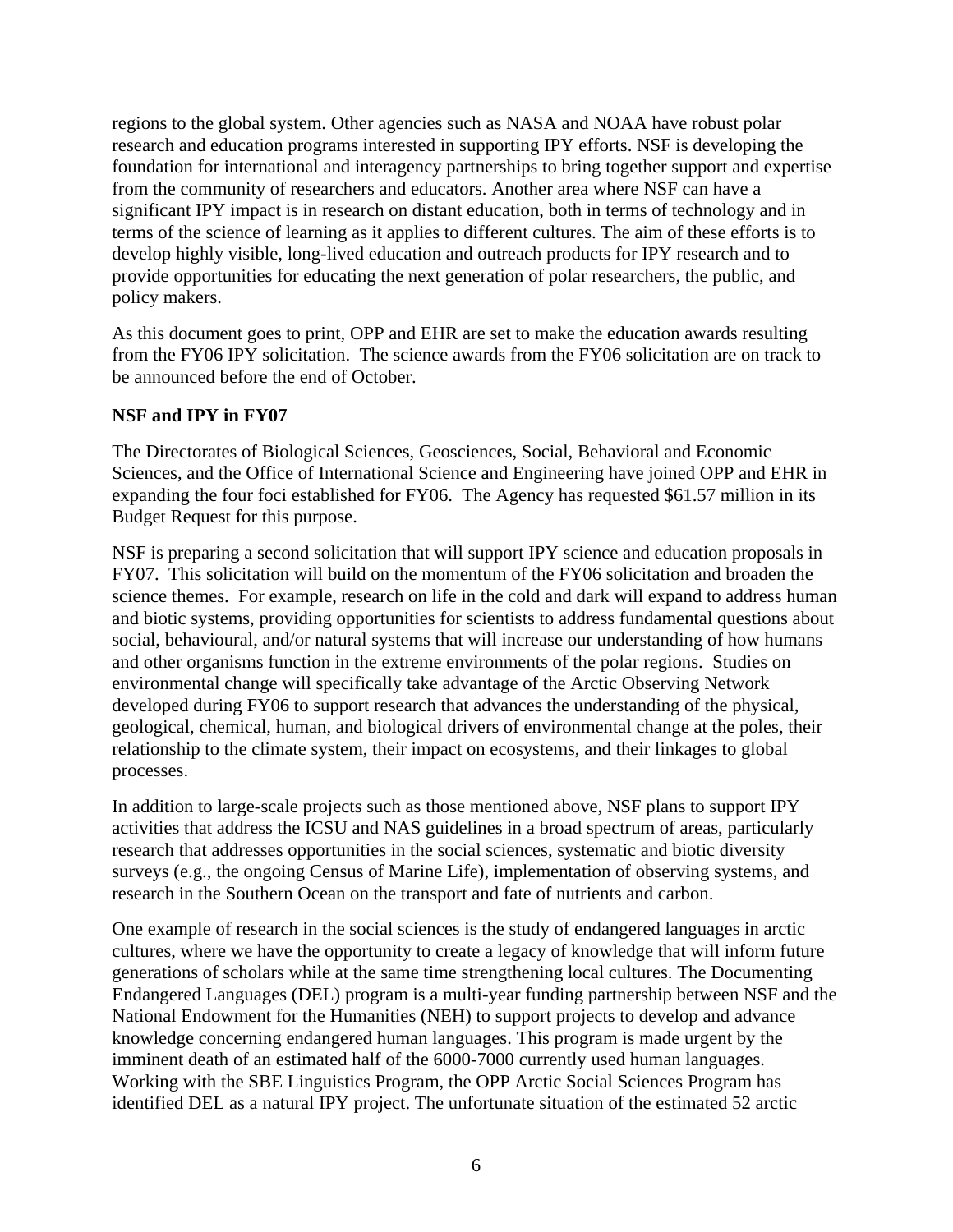indigenous languages is no exception to the international prognosis. Following the first DEL Announcement of Opportunity, over 10% of the proposals were to research arctic languages and the DEL Management Group anticipates over 10% of the recommended proposals to be for research in the arctic region. NSF and NEH have agreed to funding for DEL for three years with an evaluation and possibility for renewal in 2008. Thus, IPY provides an opportunity to bring publicity and resources to the pressing issue of endangered languages in the Arctic.

With regard to the implementation of observing systems, the National Ocean Partnership Program, through the Ocean-US office, is pursuing the establishment of an Integrated Ocean Observatory System (IOOS). The IOOS is planned to include three "Regional Associations" in Alaska, including the Chukchi Sea and North Slope, Bering Sea, and NE Pacific. NSF is working with the National Oceanic and Atmospheric Administration and local groups to identify and to support these regional associations. NSF is working with the research community in Barrow, Alaska, to develop a plan for a major observatory to be located in that community, with an emphasis on research that contributes to SEARCH and other high-priority arctic programs. Within NSF, participants in these activities include OPP, CISE, and ENG. To enable the IOOS and to provide for a new generation of polar research, NSF is committed to supporting work in developing and deploying novel instrumentation. New work is especially needed in chemical and biological sensors (for example, nutrients and plankton). In addition, a new set of platforms that must be developed for making and transmitting observations from under the ice pack, including both gliders and autonomous underwater vehicles. Finally, NSF's experience in deploying the first shore-based polar observatory off Palmer Station in January 2006 will be invaluable in planning other polar coastal observatories.

Strong emphasis is again placed on education and outreach, which will support stand-alone education proposals that specifically invigorate science, technology, engineering, and mathematics (STEM) education in the context of the IPY: formal science education projects at the K-12, undergraduate, or graduate level; informal science education projects for the broader public; and coordination and communication for IPY education projects. IPY provides a timely opportunity to advance the goals of the American Competitiveness Initiative (ACI).

#### **Logistics Support**

Arctic and Antarctic Research Support and Logistics are supported through contracts and other agreements. These arrangements provide flexible mechanisms that are capable of supporting a wide range of potential science and educational activities. NSF also works with the U.S. Coast Guard, NOAA, University-National Oceanographic Laboratory System (UNOLS), the Canadian Coast Guard and others to provide shipboard facilities for marine research in both polar regions. Other support is available in the Arctic through a cooperative agreement with the Barrow Arctic Science Consortium (BASC) in Barrow, Alaska, to provide research support and logistics for researchers working on the North Slope of Alaska and a cooperative agreement with the Institute of Arctic Biology at the University of Alaska Fairbanks to support operation of the Toolik Field Station, an NSF LTER site. Cooperation with other national polar research programs offers an avenue for supporting international projects.

One aspect of logistics support that is being explored is the feasibility of supporting year-round research or extending the research season at additional locations in the polar regions (currently only South Pole, McMurdo, and Palmer stations in the Antarctic and Summit, Greenland are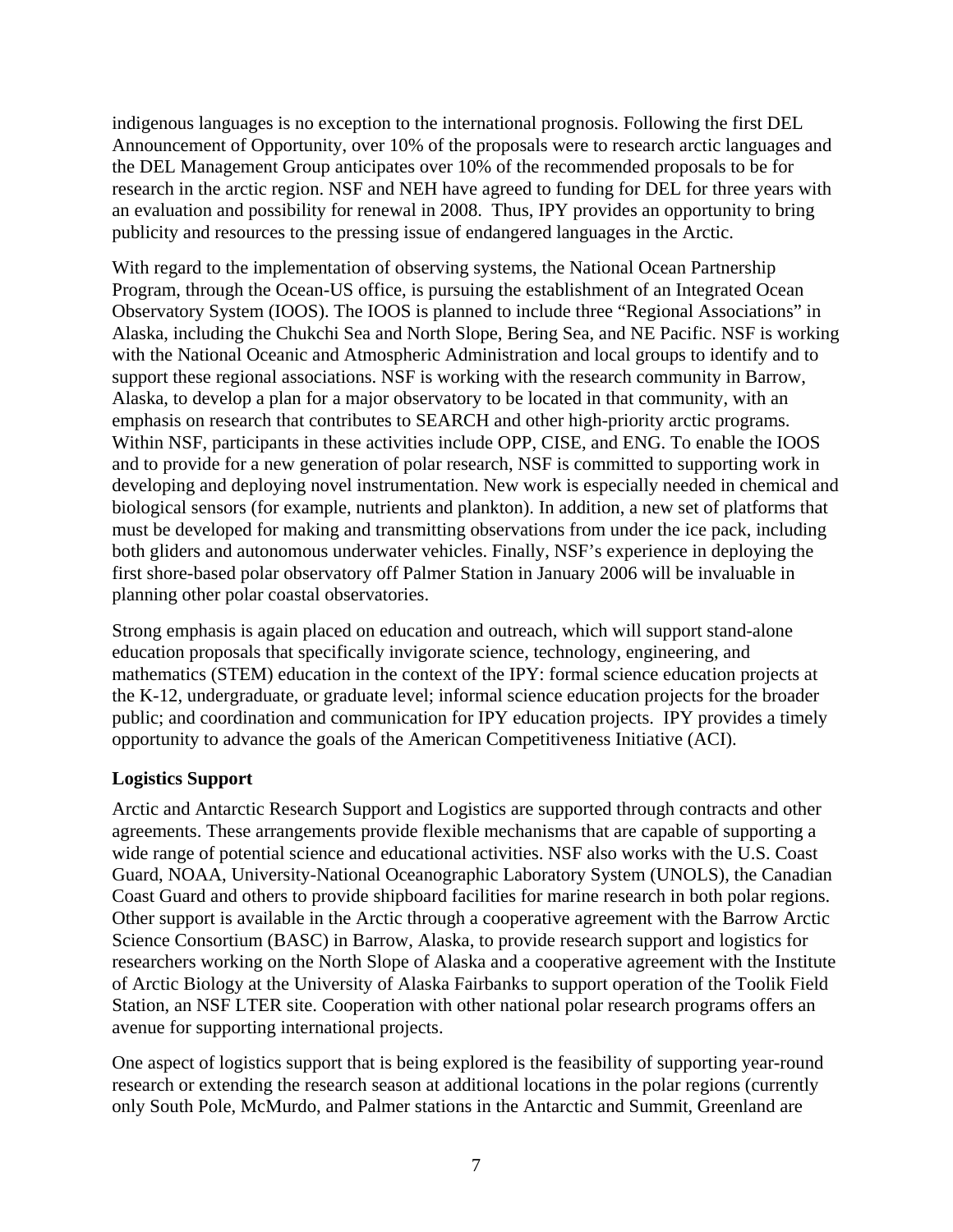staffed for year-round research activities). Year-round research and research in remote areas is complicated and expensive to execute, yet is necessary to provide adequate spatial and temporal coverage to address research questions. Evolving technology has made it possible to collect many measurements remotely through instrumentation or through the use of remotely operated vehicles. There are many improvements to be made to the technology to ensure consistency of data collection under extreme conditions and make use of renewable energy sources. Sensors could be integrated into a network that upload data via satellites in real-time. Upgrades and improvements of existing infrastructure include: improvements in the information technology infrastructure at research hubs such as Barrow, Alaska; development of unmanned sensor networks in the Arctic and Antarctic; development of remote power for sensors, particularly using renewable resources; and improvements in field research facilities (e.g., laboratory space and equipment, living quarters, communications and safety).

#### **Data Management**

The legacy of data created during IGY was instrumental in enabling many of the scientific advances in the decades following the IGY. Likewise, comprehensive management of the volumes of data to be generated during the IPY will be critical to ensuring that it is useful and available to future researchers and educators.

Archival and distribution functions for data required for support of arctic and antarctic IPY research are distributed among all the U.S. national data centers. These data are held in global archives at the National Climatic Data Center (climatology and meteorology), at the National Oceanographic Data Center (oceanography), at the National Geophysical Data Center (seismology, geomagnetism, marine geology and geophysics, solar and ionospheric studies, ecosystems, topography, and paleoclimatology), and at the National Center for Atmospheric Research (upper atmosphere and ionospheric studies). Data sets for a vast array of cryospherespecific variables in the Arctic (sea ice, snow cover, permafrost, etc.) are archived and distributed through the National Snow and Ice Data Center (NSIDC) and the World Data Center for Glaciology in Boulder, Colorado [\(http://www.ngdc.noaa.gov/wdc/](http://www.ngdc.noaa.gov/wdc/)). These also include satellite-derived measurements, in-situ observations, and ancillary information from the Antarctic and the Arctic that have been supported by NASA, NOAA, and NSF. NOAA/NESDIS/NCDC in Asheville, NC holds the global satellite data archives for polarorbiting satellites.

For data management, a new focus on "Virtual Observatories" is being developed and promoted by the "Electronic Geophysical initiative Year" (http://www.eGY.org). As more researchers provide their data on individual or institutional Web or FTP sites, rather than submitting to data centers, the current "push data" approach (where the data must be submitted to the National and World Data Centers System) is now becoming more difficult to implement. Therefore, the worldwide data management community is focusing on providing more effective access to globally distributed data sets via the "pull data" concept. The eGY group and the ICSU World Data Centers Panel are working toward a convergence of data centers into "data clearinghouses," while the Virtual Observatories are developing a network of interconnected data holdings and retrieving/visualizing software that constitutes the worldwide "data fabric." NSF is supporting, under the broader umbrella of CyberInfrastructure, the concept of Virtual Observatories as a means of managing relevant data for IPY.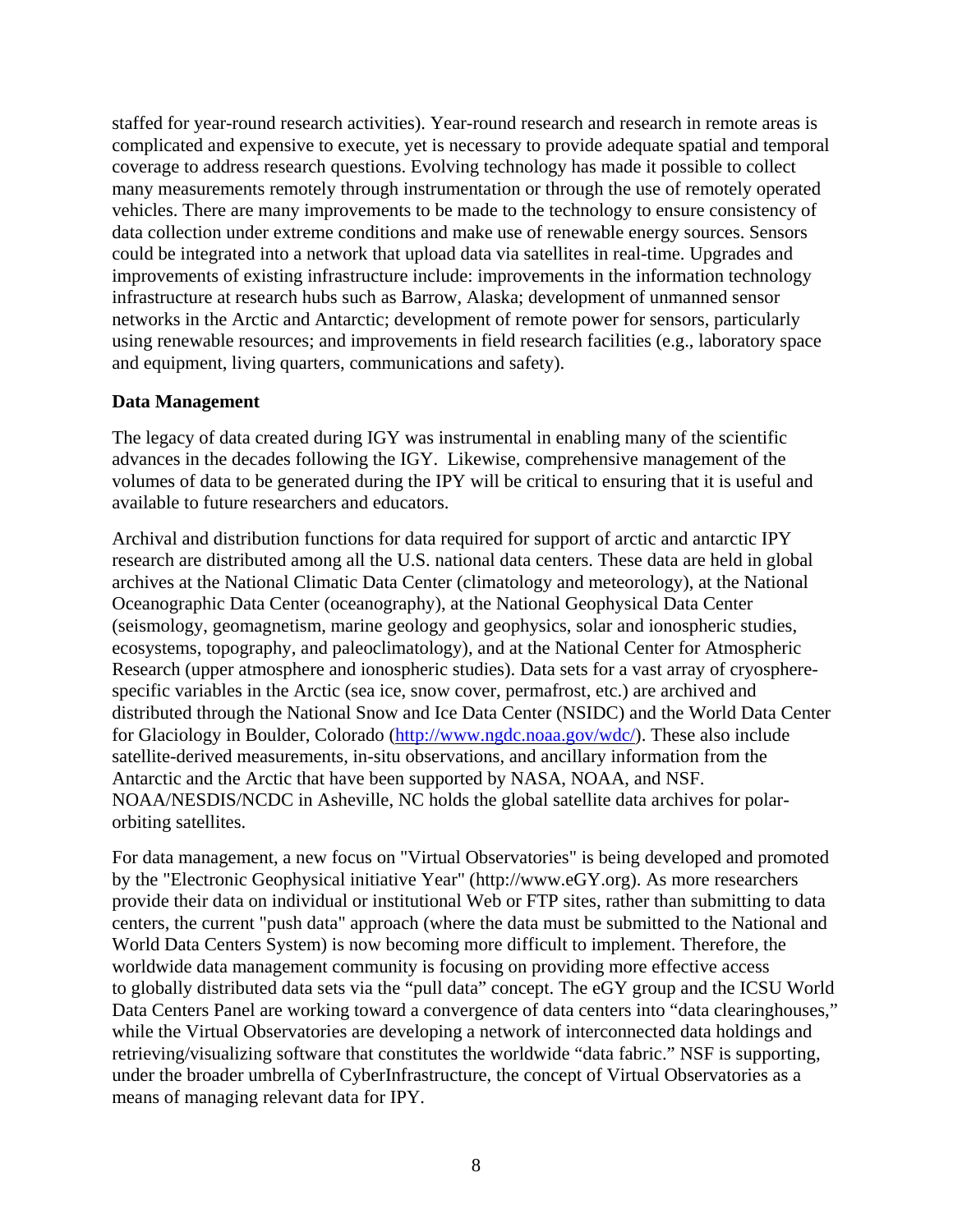# **DEPARTMENT OF ENERGY (DOE)**

DOE is planning to support the International Polar Year in a variety of important ways through the following programs:

- Atmospheric Radiation Measurement Program
- Climate Change Prediction Program

### **Atmospheric Radiation Measurement Program (ARM)**

The ARM Program will continue its year round operation at the North Slope of Alaska (NSA) site. This site is providing data about cloud and radiative processes at high latitudes. These data are being used to refine models and parameterizations as they relate to the Arctic. The NSA site is centered at [Barrow](http://www.arm.gov/sites/nsa/barrow.stm) and extends to the south to the vicinity of [Atqasuk,](http://www.arm.gov/sites/nsa/atqasuk.stm) and to the east to Oliktok Point. DOE will also support IPY-related proposals to conduct experiments using either the NSA site and/or the ARM Mobile Facility.

## **Climate Change Prediction Program (CCPP)**

The CCPP will continue research to develop coupled climate models. The CCPP is developing ocean and sea ice models that are components of the [Community Climate System Model](http://www.ccsm.ucar.edu/)  [\(CCSM\)](http://www.ccsm.ucar.edu/). In addition to coupled climate simulations, researchers apply the ocean and sea ice models to a variety of ocean and sea ice problems, including eddy-resolving ocean simulations, studies of the thermohaline circulation, and polar ice feedbacks. CCPP also supports analyses of the causes and consequences of biases in the mean climate and circulation of the Arctic.

# **Activities Of The National Oceanic And Atmospheric Administration (NOAA) That Support The Objectives Of The International Polar Year (IPY) March 2007-March 2009**

NOAA began planning for IPY activities in the fall of 2004. Initial ideas were packaged into 11 broader themes and submitted to the IPY International Program Office in January 2005 as "expressions of intent." Over the next few months, the IPY International Program Office encouraged scientists to prepare more collaborative proposals, resulting in around 200 "integrated projects" that now define the international effort for the IPY. All of NOAA's original submissions are included in these integrated projects. This document summarizes the initial plans and provides an update to expected IPY activities during FY 2007 to FY 2009.

# **Exploration**

#### **Ocean Exploration in Polar Regions**

NOAA's Office of Ocean Exploration (OE) may support multiple projects in both the Arctic and Antarctic in conjunction with the International Polar Year (IPY). OE solicited specific projects for IPY via Federal Register announcements in calendar years 2005 and 2006. OE also expects to solicit IPY-related projects during the calendar year 2007 Federal Register notice. Ocean Exploration together with the NOAA Arctic Research Program and the Russian Academy of Sciences plan to facilitate an expedition to the Pacific Arctic in 2008, as part of the ongoing RUSALCA (Russian American Long-term Census of the Arctic) program.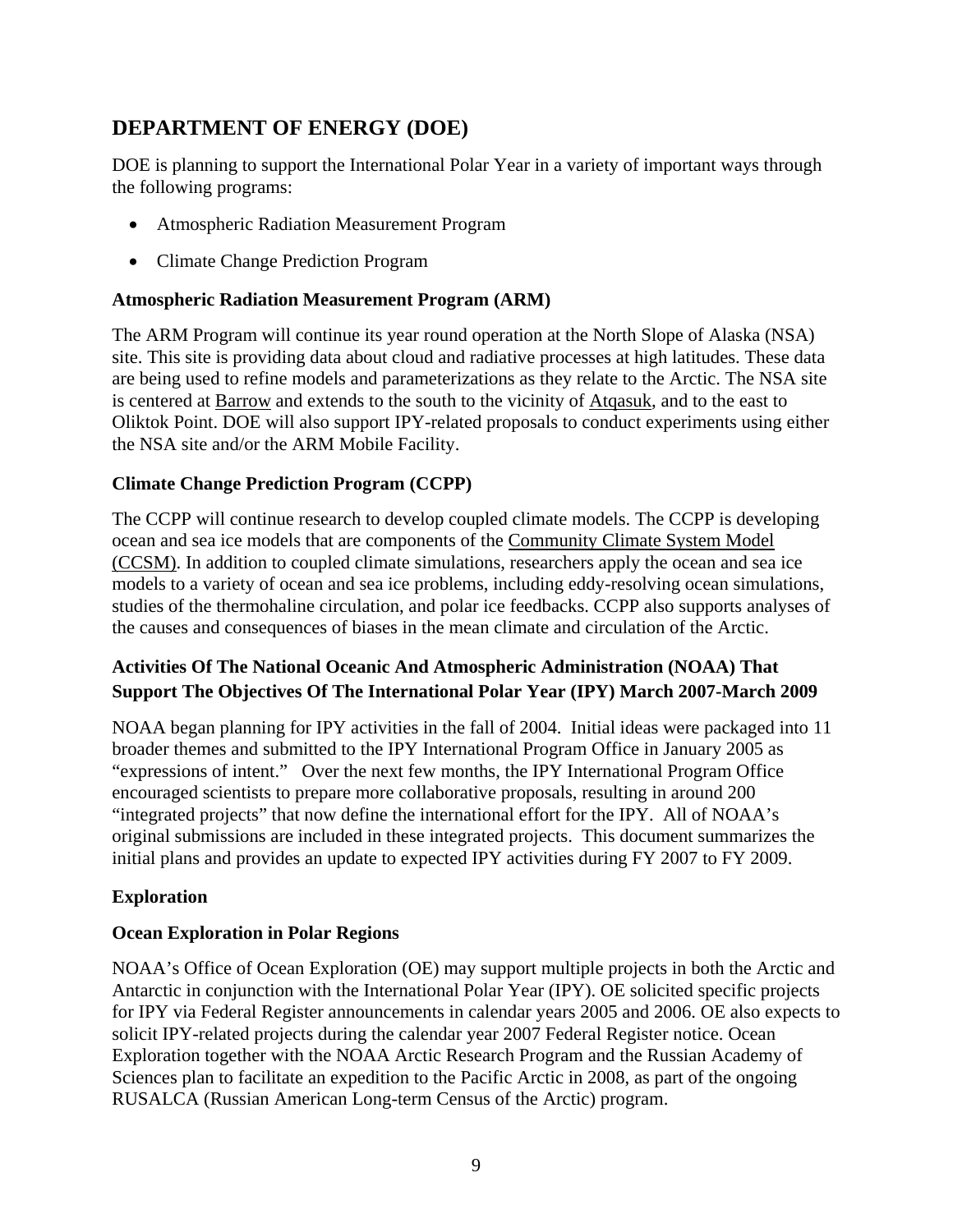#### **Observations**

#### **Causes and Impacts of Recent Changes in the Pacific Arctic**

Unprecedented minima of sea ice area have occurred in the Pacific Arctic during the four most recent summers. Summer 2003 and 2004 brought record forest fires and drought to eastern Siberia and Alaska after a decade of warm springtime temperature anomalies. In surrounding seas there has been a northward shift of ice-dependent marine animals, with pelagic species such as pollock favored over bottom-feeding flatfish. Many Pacific Arctic changes are continuing, despite the observation that climate indices such as the Arctic Oscillation were negative or neutral for six of the last nine years. The Pacific Arctic may be having a larger role in shaping the persistence of Arctic change than has been previously recognized. We will work with our partners to carry out observations in this area to measure movement of water through the Bering Strait, gather observations about physical change in the state of the ocean in the Bering and Chukchi Seas, and study impacts of physical change on marine ecosystems in this region. Bering Strait mooring programs will be conducted, as well as mooring and ship-board studies in the eastern Bering Sea. Limited ship-board studies will be made in ice-free areas in the vicinity of Bering Strait and Chukchi Sea in association with mooring cruises.

#### **Polar Atmospheric Observatories and Field Campaigns**

As part of the IPY project "International Arctic System for Observing the Atmosphere", a system of strategically located, long-term Atmospheric Observatories will be developed around the Arctic to carry out both routine measurements made at meteorological stations and intensive measurements at the surface and through the depth of the atmosphere. Measured quantities can include solar radiation, aerosols, air chemistry, trace gases, cloud properties, water vapour, ozone, temperatures, winds, precipitation, surface albedo and stratospheric properties. These measurements are essential to calibrate and validate satellite sensors and to improve the reliability of climate models. The Atmospheric Observatory partnership includes the United States, Canada, Russia, Norway, Finland, and China. NOAA's existing baseline observatories at Barrow Alaska and South Pole will continue to focus on measurements of trace gases and aerosols. The flask-sampling program has 15 polar stations that collect atmospheric samples for trace gas measurement. The Climate Research Program supports investigations of atmospheric processes that affect climate in polar regions. In the Arctic, a new observatory at Eureka Canada will operate during the IPY and the observatory at Barrow Alaska will continue. The observatory at Tiksi Russia will be partially operational. These three observatories will focus on measurements of clouds, radiation, and trace gases. Both Barrow and South Pole will offer logistic support to scientists for IPY projects if they can provide their own science support. The flask-sampling program will continue and research efforts will be supported on ozone, haze and aerosol/cloud/climate interactions in the Arctic.

NOAA/NCDC plans to install a Climate Reference Network (CRN) site configuration at the Russian Arctic observing site in Tiksi (dependent on final FY07 budget). Preliminary planning has already begun in concert with the IPY's International Arctic Systems for Observing the Atmosphere (IASOA), and installation is tentatively planned for the summer building season in the August/September 2007 timeframe. This installation is not only in support of the IPY, but is also in line with a longer term effort on the part of the US GCOS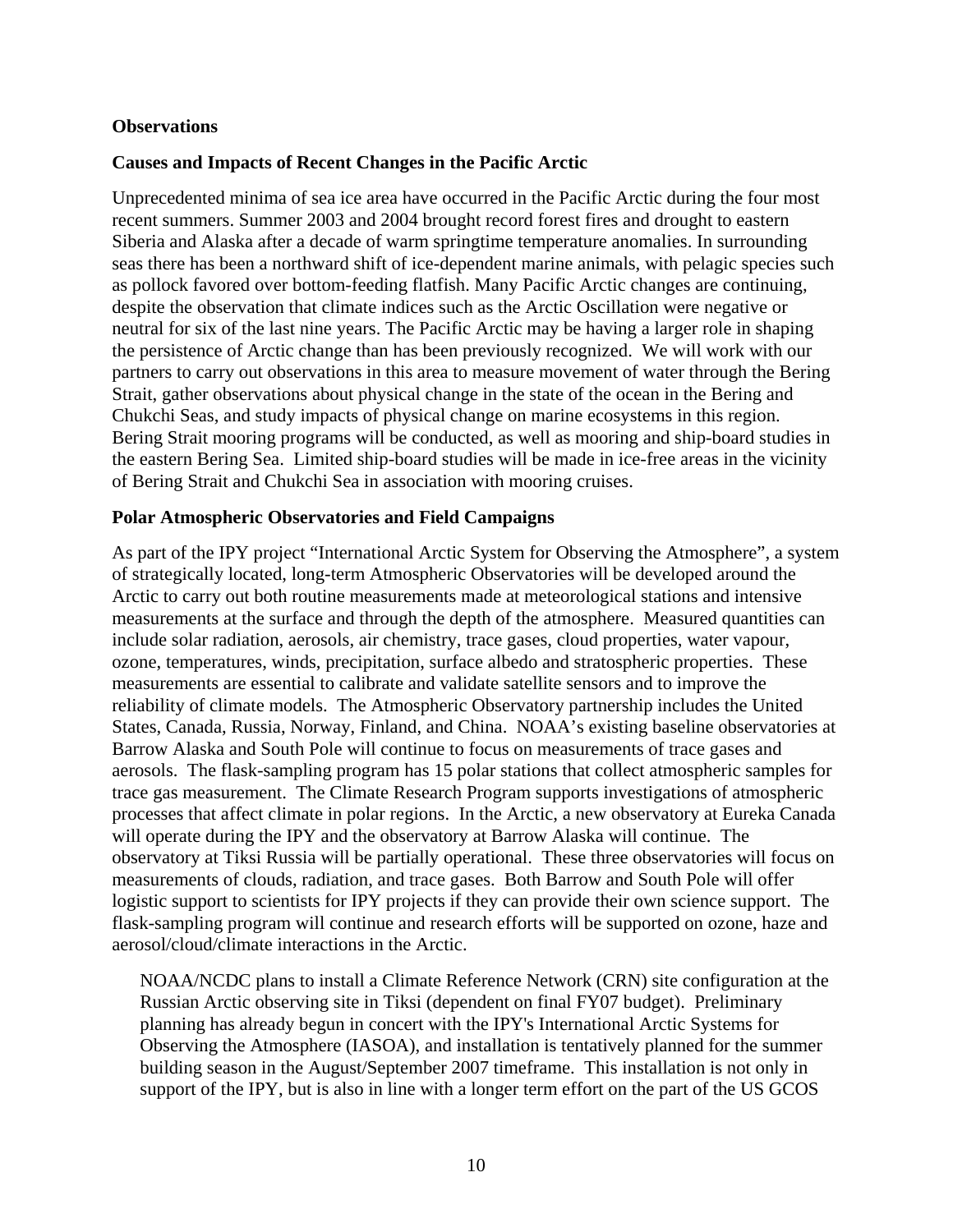Program Office to install reference surface observing sites in unique high elevation and high latitude location environments.

#### **Polar stratospheric Ozone Depletion Observations**

As a part of the International Geophysical Year in 1957, column ozone measurements were initiated at South Pole, Antarctica using Dobson spectrometers. In 1985, the annual stratospheric ozone depletion over Antarctica - the "Antarctic Ozone Hole"- was identified. In less than 5 years it was proven that the ozone hole was caused by human emitted fluorochlorocarbons (CFCs) and the ozone hole has become a globally recognized "poster child" for showing how humans can cause global scale changes. The Arctic stratospheric ozone changes, though lesser in magnitude than the Antarctic ozone hole, are by no means of lesser importance. Key studies will be undertaken in the Arctic to monitor these changes. Routine observations of ozone will continue at Barrow and South Pole during the IPY.

#### **Antarctic Living Marine Resource (AMLR) Survey**

The principal objective of the NOAA AMLR research program is to collect the scientific information needed to detect, monitor, and predict the effects of harvesting and associated activities on target, dependent, and related species and populations of the Antarctic marine living resources and the ecosystem(s) of which they are a part. A 35-day ship-based research program is planned for FY07.

#### **Prediction And Modeling**

### **Short-term Arctic Predictability (STAP)**

This scientific study will explore the variability, and associated predictability of weather, sea ice, ocean wave, and land surface processes in the Arctic region in the 3-90 days time range, with special emphasis on improving forecast guidance for high impact events in the 3-14 day lead time range. NOAA will complete a study of northwest Alaskan coastal waves during the IPY. NOAA will also participate in sea ice studies at both poles aimed at improving measurement of ice thickness and forecasting. The NOAA THORPEX program is expected to make observations and introduce forecast products to improve weather and intraseasonal forecasts for the Arctic.

#### **Advances in Satellite Products and Their Use in Numerical Weather Prediction**

Spatially comprehensive observations of the atmosphere in the data-sparse polar regions significantly and positively impact high latitude numerical weather predictions. In addition, errors in model forecasts for the high latitudes often propagate to the mid-latitudes, implying that improvements to high latitude forecasts will result in better mid-latitude forecasts. These findings provide the motivation to improve our ability to measure the state of the polar regions with satellites and to expand the use of these data in Numerical Weather Prediction systems. NOAA will participate in IPY projects to improve the application of satellite sensors to environmental problems in the polar regions.

#### **Arctic Climate Modeling**

The general goal of this project is to improve predictions of the Arctic environment on timescales ranging from seasonal to climate change. Thus, our research will focus on analyzing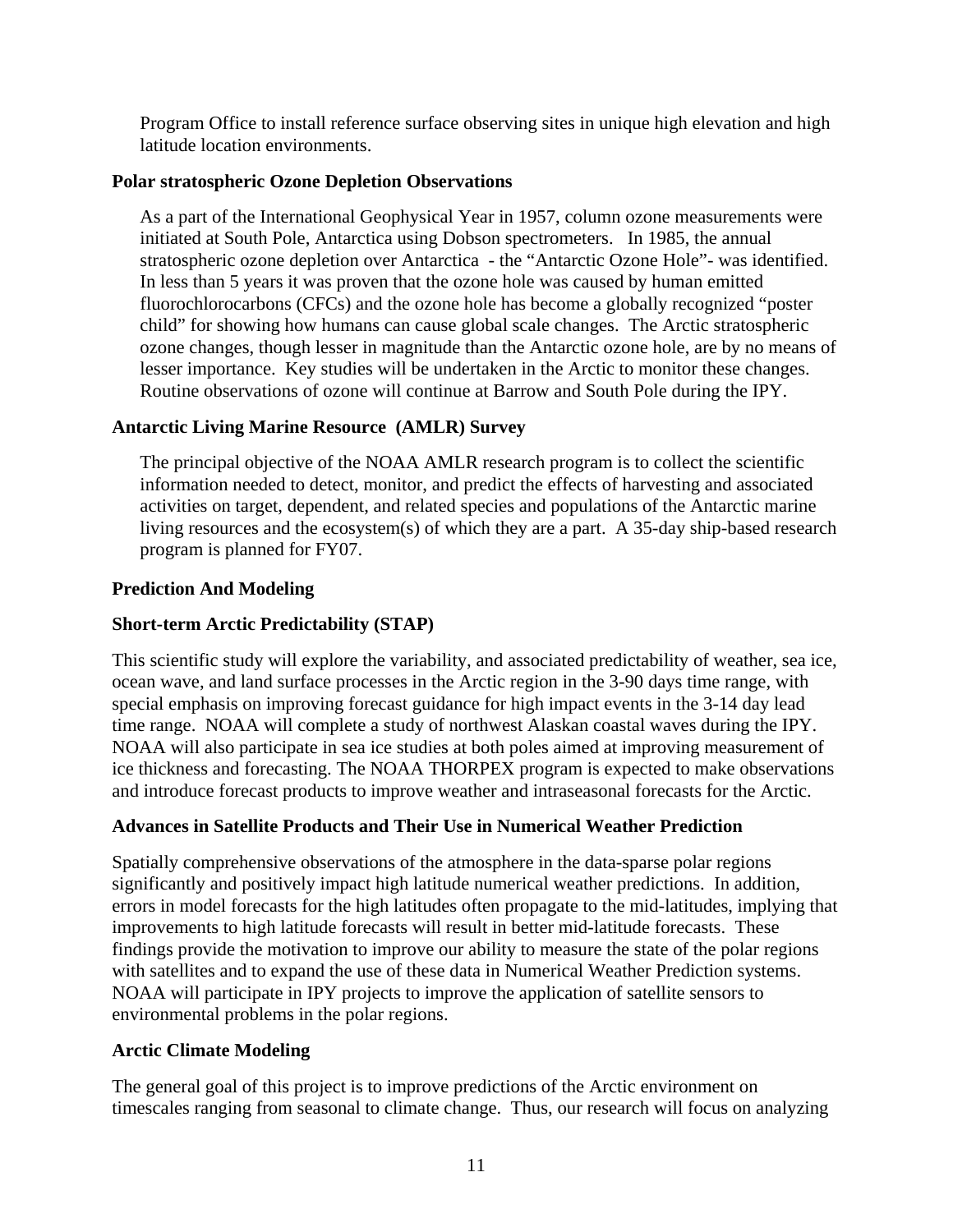and modeling the physical processes and connections between the Arctic and the rest of the globe. NOAA's Geophysical Fluid Dynamics Laboratory will continue to improve global climate models that including polar processes.

#### **Arctic System Reanalysis (ASR)**

A concerted effort during the IPY (2007-2008) to construct pan-Arctic atmosphere-ocean-iceland data sets, and to assimilate and enhance these with a high-resolution (coupled) reanalysis system optimized for the Arctic region, will provide researchers with an unprecedented description of the Arctic environment over the past several decades. The operational analysis system (post 2008) expected to be a legacy of this activity would provide constantly updated depictions of the Arctic environment, and foster improved short- and medium-range weather forecasts as well as seasonal climate outlooks. Improved understanding of Arctic climate processes resulting from development of the ASR will lead to better global climate models, in turn reducing uncertainty in projected future climate states of the Arctic. The ASR will also serve as a vehicle for diagnostic evaluation of ongoing changes in the Arctic system.

## **Data, Outreach And Decision Support**

# **NOAA's Data, Information, and Change Detection Strategy for the IPY**

NOAA's fundamental data management responsibilities will be to securely archive IPY datasets and ensure that these and relevant polar data are easily accessible for current and future users. NOAA will utilize the existing World Data Center (WDC) System and NOAA's National Geophysical Data Centers in order to serve as a clearinghouse and facilitator for datamanagement issues and will work with IPY participants to ensure that International Council of Scientific Unions/World Meteorological Organization (ICSU/WMO) IPY Data Committee guidelines are followed. NOAA will also ensure that international standards such as the Open Archival Information System Reference Model and the ISO19115 metadata standards are met.

NOAA intends to build and maintain a pan-Arctic view of climate variability and change that will serve decision makers with information products. These range from baseline atlases against which future assessments can be carried out, to the Near Realtime Arctic Change Indicator Website, where information on the present state of Arctic ecosystems and climate is given in historical context. NOAA data centers will assist NOAA scientists to archive their IPY data. NOAA will continue to acquire historical data and present it on the Arctic Change Indicator Website to describe the state of the Arctic climate over the past 150 years, allowing a better context for new data collected during the IPY.

#### **Decision support for increasing adaptive capacity to climate change and variability in Alaska and the Arctic.**

The cornerstone of the National Oceanic & Atmospheric Administration's (NOAA) Regional Climate Decision Support program for Alaska and the Arctic is to establish an integrated program spanning stakeholder-influenced research and development of decision-support tools for the sustained delivery of customer services. This includes establishing in Alaska a Regional Integrated Sciences & Assessments (RISA) and a Regional Climate Center (RCC) with formal liaisons to NOAA's National Weather Service and the State Climatologist Office to foster growth of climate services.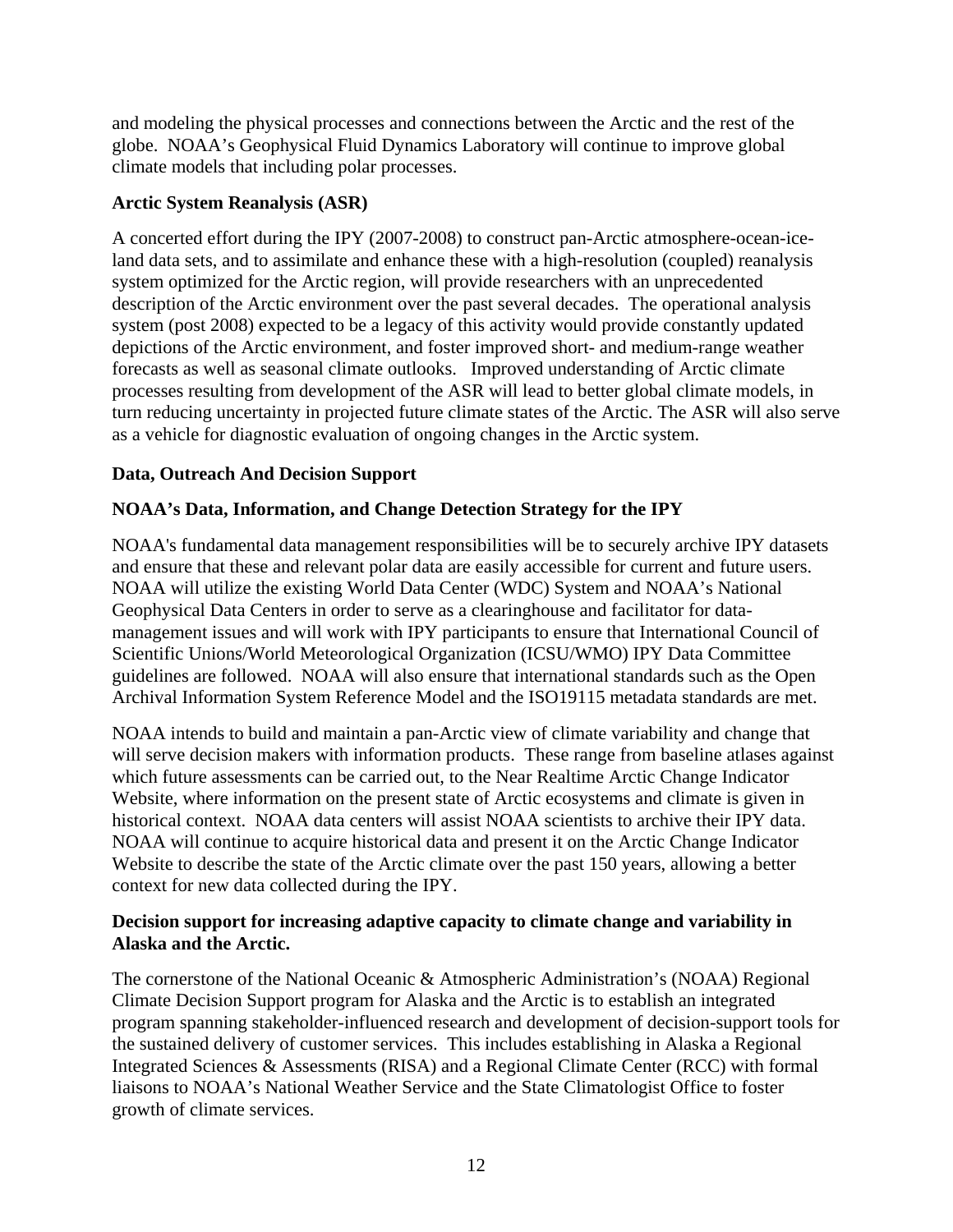NOAA is part of the U.S. presence in the Arctic Council (AC). The AC plans to conduct several assessments during the IPY period, including the Arctic Marine Shipping Assessment, an assessment of the Arctic carbon cycle, and others. NOAA will provide expertise and financial support within available resources. NOAA plans to initiate the Alaska RISA soon through the Univ. of Alaska, and as a five-year effort, it will operate during the IPY, but not at the fullperformance level. Through the Regional Climate Centers program, an "Alaska desk" may be established in association with the Alaska RISA. NOAA expects to contribute staff time and limited financial support to the Arctic Council climate-related assessment tasks during the IPY.

The National Ice Center (NIC) is a U.S. Government agency that brings together elements from the Department of Commerce - NOAA , the Department of Defense - NAVY, and the Department of Homeland Security - US Coast Guard (USCG) to support coastal and marine sea ice operations and research globally. The mission of the NIC is to provide the highest quality strategic and tactical ice services tailored to meet operational requirements of U.S. national interests. Over the Arctic, particularly, the NIC provides operational strategic basin-scale sea ice charting with the production of a hemispheric and over 30 individual regional charts, sea ice tactical ice navigation support, Chukchi Sea and Beaufort Sea ice seasonal forecasts, support for the development of a sea ice climatology for the Arctic, and management of the U.S. Interagency Arctic Buoy Program (USIABP). NIC is participating directly or indirectly in an increased number of research and application cooperative projects with other national and international groups as part of International Polar Year (IPY) activities throughout 2007 and 2008.

NOAA's National Data Centers handle a wide variety of Arctic data. An affiliated data center, the National Snow and Ice Data Center (NSIDC), CIRES, University of Colorado, has a NOAA NESDIS supported program (nsidc.org/noaa/) to produce and manage selected data sets. Significant data sets are the Online Glacier Photograph Collection of over 3000 photographs dating to the late 1800s; upward looking sonar data from submarines, providing estimates of sea ice thickness; and the Sea Ice Index, a site that shows, with graphical products, trends and anomalies in sea ice cover. Overall, the NOAA@NSIDC program emphasizes data rescue and in situ data. This emphasis helps collect and maintain the long time series with broad spatial coverage that is necessary to track and attribute arctic change. The program complements the activities of the Distributed Active Archive Center, a NASA funded center at NSIDC that supports the bulk of NSIDC's activities. In addition to data activities, NOAA supports approximately half of the operating cost of the World Data Center for Glaciology, Boulder, library. The archival activities of this library are becoming more visible as preparations for IPY gather momentum.

#### **Formal and Informal Education**

The Climate Program Office is leading a NOAA-wide effort with respect to the IPY. The Climate Literacy Working Group (CLWG), based at the Climate Program Office, is coordinating NOAA-wide IPY education and outreach activities with the NOAA Office of Education. The NOAA IPY effort is part of the NSF led interagency IPY education effort and will collaborate and coordinate their efforts with agencies participating in the forth IPY. Several formal and informal education initiatives are focusing primarily on teacher professional and science center or museum exhibitions, however several formal lesson plans will be developed as part of our IPY efforts. Several current example IPY efforts are listed below: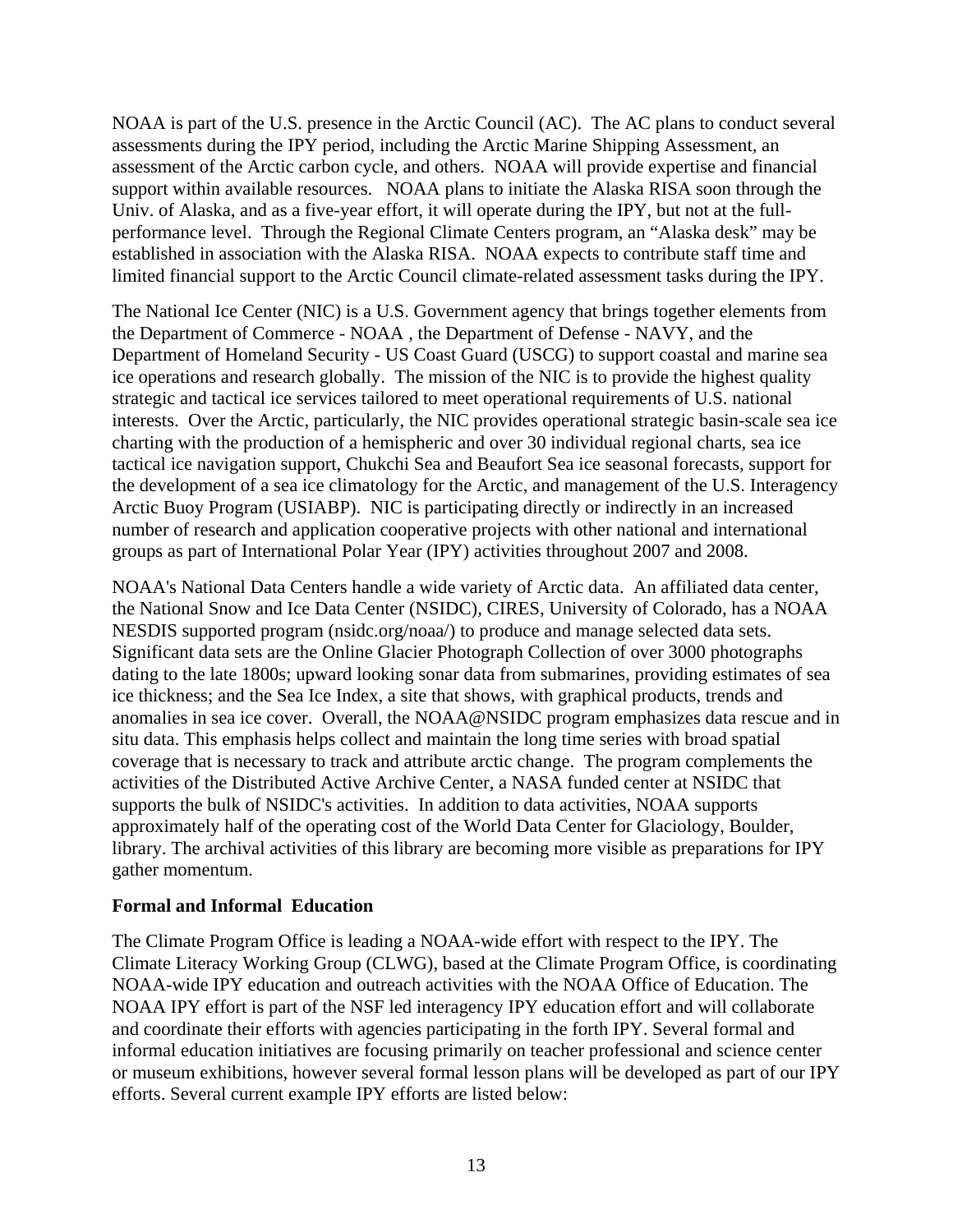• **IPY/NSTA Symposia:** These are exciting Symposia, designed for grade 5–8 educators in celebration of the International Polar Year (IPY), will delve into science content and educational activities developed by NASA, NOAA, and NSF. These symposia will happen at the NSTA national conference in March 2007.

<http://institute.nsta.org/fall06/ipyice/symposium.asp>

• **IGLO** is a project of the Association of Science-Technology Centers, an international organization of science centers and museums dedicated to furthering the public understanding of science. IGLO's goals are to raise public awareness about the impact of global warming and the state of climate science, position science centers globally as recognized leaders in public engagement with science, and support the aims and objectives of the IPY. NOAA, NASA, and NSF are sponsors of the initiative.

<http://www.astc.org/iglo/>

• **Climate Change in the Arctic Ocean** is a teacher professional development and mass media project aboard the NABOS 2006 Arctic Expedition aboard icebreaker *Kapitan Dranitsyn*.

<http://www.naturalsciences.org/education/arctic/>

## **Public Outreach**

NOAA's Climate Program has expanded its Regional Integrated Sciences and Assessments (RISA) program to Alaska. The Alaska RISA is a 5-year program designed to address regionally important climate issues to aid policy- and decision-making. The Alaska RISA program could contribute significant results to our understanding of key climate related challenges facing the state and would allow for innovative partnerships with neighboring countries.

# **DEPARTMENT OF STATE AND DEPARTMENT OF HEALTH AND HUMAN SERVICES (DHHS)**

# **Arctic Human Health Initiative (AHHI)**

The Arctic Human Health Initiative (AHHI) will advance the joint research agenda of the Arctic Council, an eight-nation intergovernmental forum for sustainable development and environmental protection, in the areas of infectious disease monitoring, prevention, and response; the effects of anthropogenic pollution, UV radiation, and climate variability on human health; and telehealth innovations. Specifically, the leaders of these research programs will build on their years of circumpolar collaboration to extend the International Circumpolar Surveillance network of hospitals and public health facilities into Russia and include additional infectious diseases of concern, to continue monitoring contaminants in human blood and tissues to reveal temporal and spatial trends and to combine experiences from the rapidly expanding disciplines of biomarker research and molecular epidemiology with these monitoring programs, and to extend circumpolar cooperation on telehealth, particularly to Arctic regions in the Russian Federation. In addition, the AHHI will draw on the outstanding leadership of the Arctic Council member states' national and international research programs in the areas of human genomics, hypothermia/hibernation, and health impacts of climate change (including spread of zoonotic and arboviral diseases in the Arctic).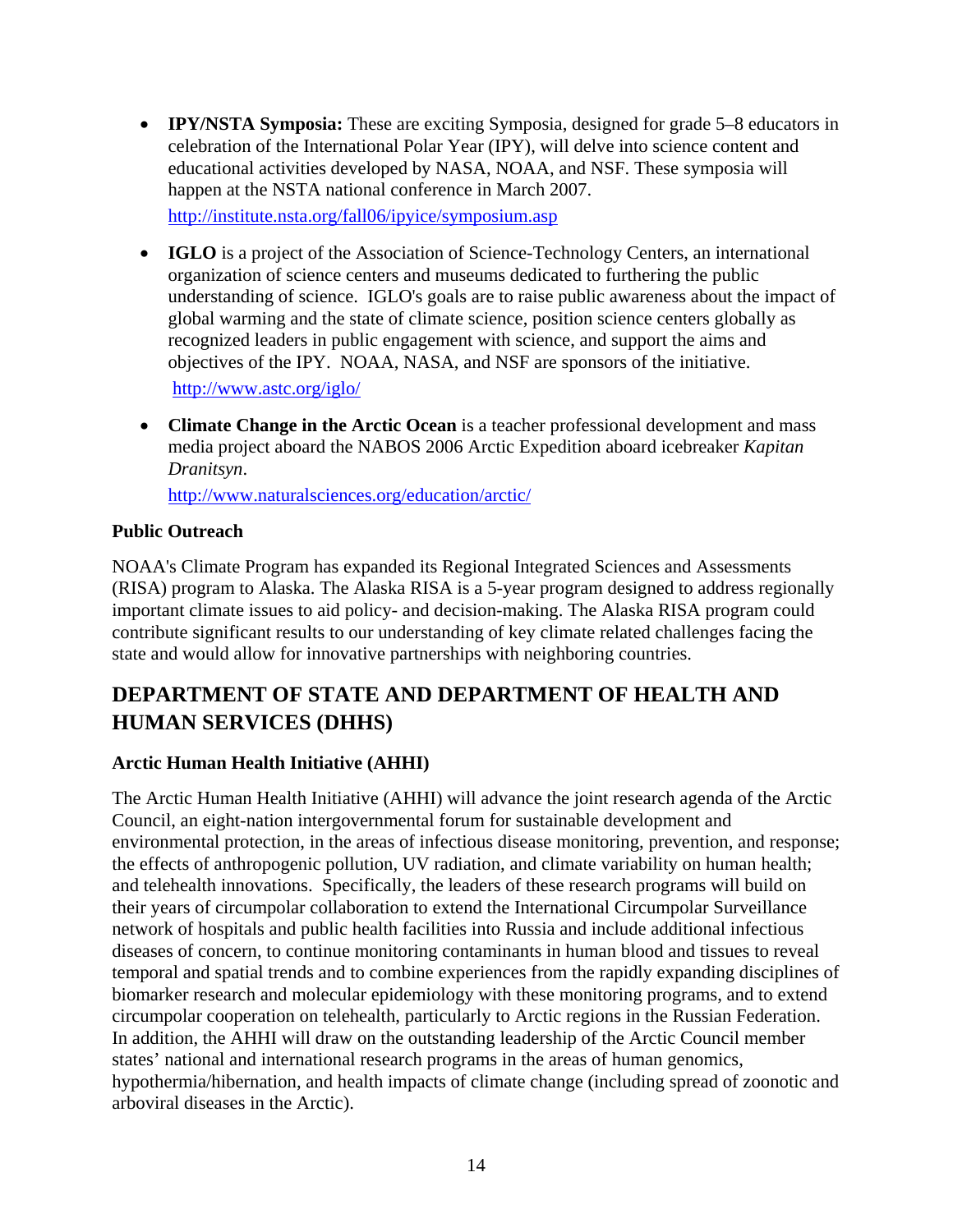Fogarty International Center (FIC) has been the designated focal point for Arctic issues at the National Institutes of Health (NIH). One of FIC's key roles is advancing bilateral and multilateral ties between and among governments, institutions, and scientists working on circumpolar issues. In this, FIC has been collaborating with other NIH Institutes and DHHS agencies in the development of symposiums and research programs, as well as actively exploring other opportunities for trans-NIH and interagency collaboration (e.g., with NSF, NASA, etc.), such as mental health. As an example, two major conferences on inhalant abuse and suicide were spearheaded by FIC with partnership from National Institute of Drug Abuse (NIDA) and National Institute on Mental Health (NIMH) in 2004 and 2005. With mental health being one of the most significant concerns for the AHHI, FIC has been working with the Polar Research Board at the National Academies of Science in the development of a study focused on mental health in the Arctic. In addition to these activities, in FY05, NIH spent 22 million on research programs in the Arctic. Some of the major areas of research included interactions of genetics and environment, cancer, cardiovascular and mental health disease burdens. Overall, across DHHS, multiple agencies have been engaged in working on the improvement of health and health care in the Arctic. For example, SAMHSA spent 21.2 million in FY05, as it continues to provide services directed at the prevention and treatment of mental health and substance abuse problems in the Arctic. The U.S. Centers for Disease Control and Prevention (CDC), one of the leading agencies at DHHS has been developing partnerships and collaborations in the Arctic focused on improvement of public health and healthcare provision. In addition, CDC has been the leader of the AHHI steering group, which has been working with the International Union for Circumpolar Health (IUCH), FIC and other stakeholders in the development of outreach and public education programs focused on the promotion of good health for Arctic residents and better integration of the findings of Arctic health research.

# **U.S. GEOLOGICAL SURVEY (USGS)**

The U.S. Geological Survey serves the United States by providing reliable scientific information to

- describe and understand the Earth
- minimize loss of life and property from natural disasters
- manage water, biological, energy, and mineral resources
- enhance and protect our quality of life

The USGS will participate in the IPY through extension and enhancement of programmatic activities in research, assessment, and monitoring in the polar regions that support the scientific mission of the organization and address the themes and goals of the IPY. These activities span the biologic, geologic, hydrologic, geographic, and information sciences. While planning is still ongoing, we anticipate our major IPY activities will include:

# **Products to be released by the USGS during IPY:**

- Satellite Image Atlas of Glaciers of Asia, Alaska, and Iceland (<http://www.glaciers.er.usgs.gov/html/chapters.html>)
- State of the Earth's Cryosphere at the Beginning of the 21st Century: Glaciers, Snow Cover, Floating Ice, and Permafrost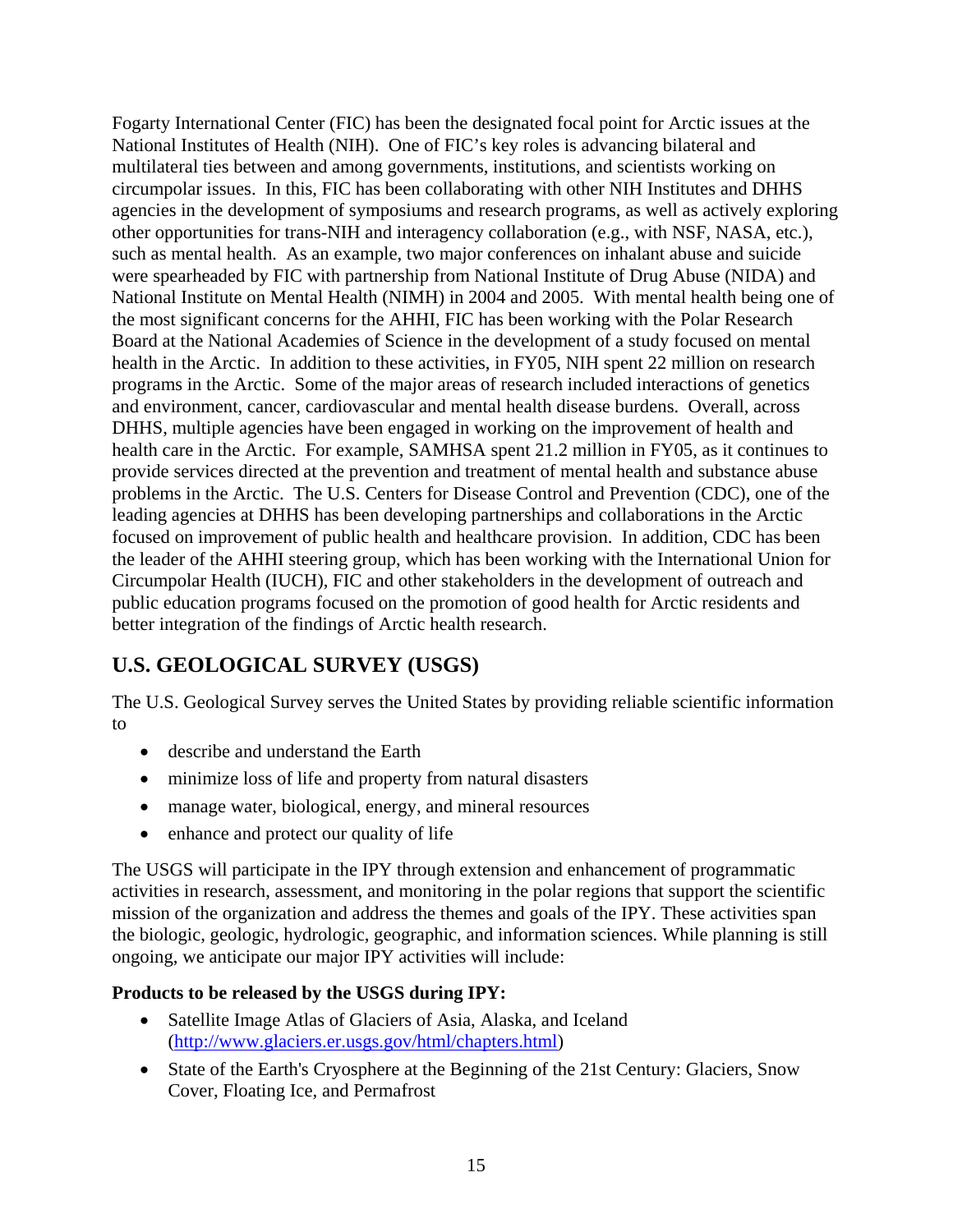#### **Petroleum Resource Assessment of the Arctic**

USGS World Petroleum Assessment of 2000 estimated that approximately 25% of the remaining oil and gas resources of the world reside in the Arctic. This follow-on study will examine Arctic basins in more detail and report on oil and gas resource potential of unexplored basins, and the initial results should be completed during the IPY.

#### **Landsat 7 Image Map of Antarctica (LIMA)**

The LIMA will create three high-quality remotely-sensed mosaics of Antarctica from more than 1200+ Landsat scenes in cooperation with the British Antarctic Survey, funded by the National Science Foundation.

#### **Analysis of long-term monitoring from the polar regions**

The USGS has been monitoring permafrost temperature in the Arctic, three Benchmark Glaciers for climate change, glacier geometry, glacier mass balance, glacier motion, and stream runoff, and marine mammals for many decades. The results of those monitoring efforts will be examined, analyzed and reported on during the IPY.

- Permafrost Temperature Monitoring
- Benchmark Glaciers
- Marine Mammals: polar bears and walruses
- Sea Ice

Initiation of new study: Yukon River Basin – Rates and Effects of Permafrost Thawing in the Arctic

The USGS is working with a consortium of US and Canadian Federal, State, and Provincial agencies, university scientists, and tribal organizations to initiate a major project to understand and predict climate-induced changes to the air, water, land, and biota within the Yukon River Basin (YRB). This collaborative scientific effort, using the YRB and adjacent coastal ocean as a representative landscape unit, will provide a benchmark for tracking and understanding changes occurring throughout the Arctic and Sub-arctic region.

USGS will be highlighting our Facilities and Resources for Arctic and Antarctic Research

#### **US National Ice Core Laboratory, USGS, Denver, CO**

The U.S. National Ice Core Laboratory (NICL) stores, curates, and facilitates study of ice cores recovered from the polar regions of the world. It provides scientists with the capability to conduct examinations and measurements on ice cores, and it preserves the integrity of these ice cores in a long-term repository for current and future investigations. Ice cores contain an abundance of climate information --more so than any other natural recorder of climate such as tree rings or sediment layers. <http://nicl.usgs.gov/>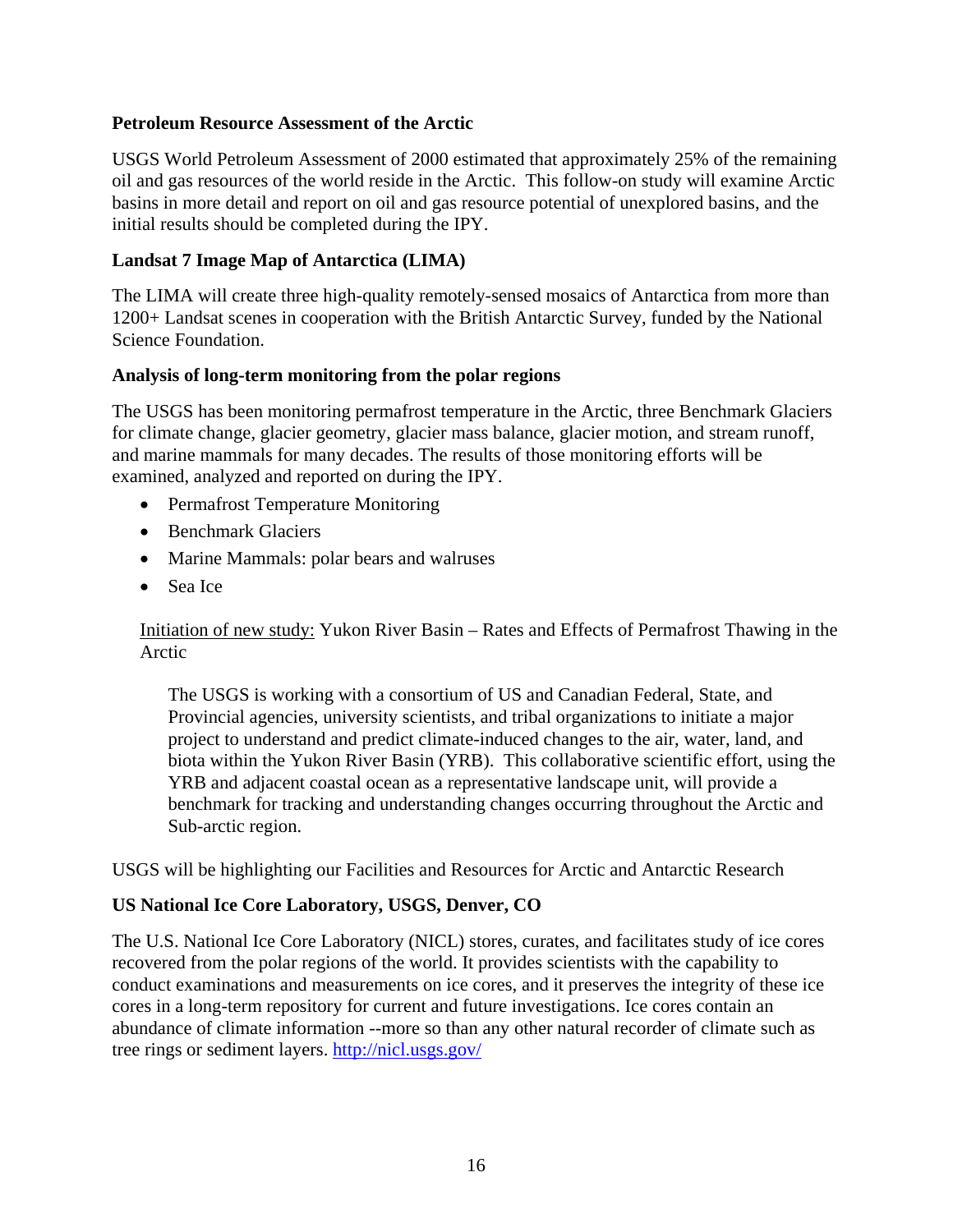### **US Antarctic Resource Center, USGS, Reston, VA**

The U.S. Antarctic Resource Center (USARC) is the Nation's depository for Antarctic maps, charts, geodetic ground control, satellite images, aerial photographs, publications, slides, and video tapes. These resources are items produced by Antarctic Treaty nations in support of their activities in Antarctica and provided to the USARC in compliance with a standing resolution of the treaty providing for exchange of information. **[usarc.usgs.gov](http://usarc.usgs.gov/)**

### **USGS Alaska Science Center, Anchorage, AK**

A Center of Excellence for the Department of the Interior to address important natural resources issues and natural hazards assessments in Alaska and circumpolar regions through long-term data collection and monitoring, research and development, and assessments and applications. Their mission is to provide scientific leadership and accurate, objective, and timely data, information, and research findings about the earth and its flora and fauna to Federal and State resource managers and policy makers, local government, and the public to support sound decision making regarding natural resources, natural hazards, and ecosystems in Alaska and circumpolar regions. <http://alaska.usgs.gov/index.php>

## **McMurdo Long Term Research (LTER) Program**

The USGS provides cooperative support to the McMurdo Long Term Research program for water resources data collection and related activities. The support provided is in the form of field assistance, guidance, and review of surface-water data collection by INSTAAR and University of Colorado researchers in the McMurdo Dry Valleys (Taylor Valley and Wright Valley) of Antarctica. Cooperation is also provided in the form of guidance and support for and access to USGS databases and streamflow-records processing applications.

#### **Antarctic Seismic Data Library System (SDLS)**

The SDLS is an Antarctic-Treaty-mandated effort under the auspices of the Scientific Committee on Antarctic Research (SCAR) to collate and make openly available for research purposes all marine multichannel seismic reflection data (MCS) acquired in Antarctic regions (i.e., south of 60 degrees South). The SDLS was implemented in 1991 under USGS sponsorship, but since about 1996, the SDLS has been run jointly by USGS (with NSF-OPP and USGS funding) and Osservatorio Geofisico Sperimentale (OGS, Trieste, Italy). The seismic library has branches in 10 countries, with two branches in the U.S. MCS data are sent to the SDLS by data collectors, are put onto CD-ROM and distributed to SDLS branches where they can be viewed and used under the SDLS guidelines specified in SCAR Report #9 (and addendums). To date, 60 CD-Roms holding more than 120,000 km of stacked MCS data have been produced for SDLS branches.

#### **Web-enabling the US Antarctic Photography Collection from the USGS Earth Resources Observation Science (EROS) Center**

For more the 30 years, it has been USGS's privilege to archive and serve the US Antarctic Program, the international Antarctic research community, and the public with access to the US Antarctic aerial photography collection held at the USGS Center for Earth Resources Observation and Science (EROS) center at http://eros.usgs.gov/. This collection consists of an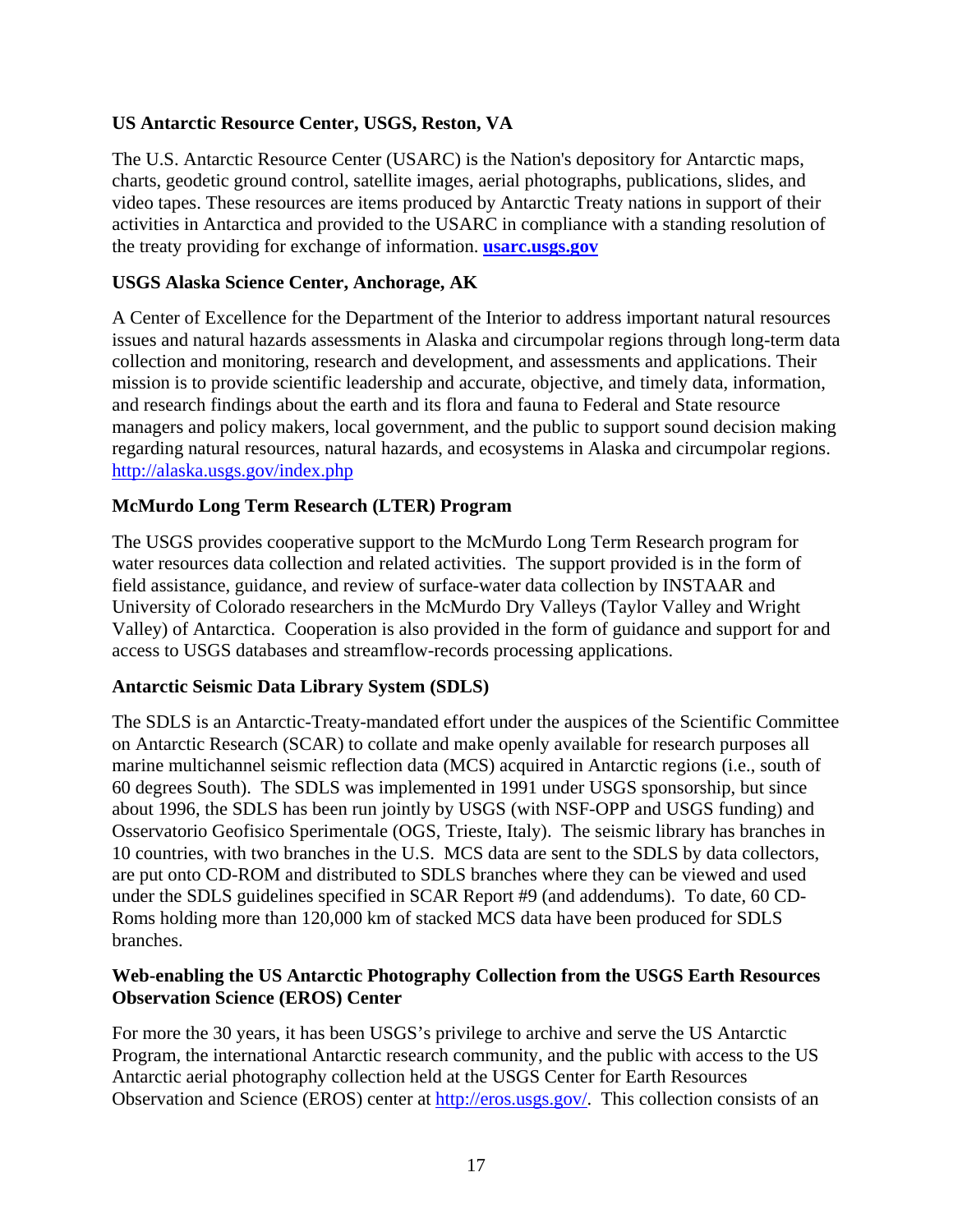estimated 400,000 frames of historical aerial photography dating back to the 1940s. This collection is the best collection of Antarctic aerial photography held by any country and that its value to the Antarctic research community will only increase with time as work and research continues in Antarctica.

However, neither online metadata, browse images, photographs nor film products are available via the Internet for the USAP Antarctic aerial photography collection. New technology and improved digitizing methods have made it possible to digitize the original aerial film rolls creating browse and medium resolution images of each frame. We propose to link the digitized USAP aerial photography browse and medium resolution image files to the USARC paper mapline plots and web-enable the digitized collection in such a way that users could download images over the Internet at no cost to the user. Implementation of the proposal will result in an integrated on-line query, browsing and delivery capability for all historical USARC photography in the USGS EROS Center.

## **Antarctic Geographic Placenames**

The USGS operates the U.S. Board on Geographic Names in conjointly with other Federal agencies. In accordance with recommendations of the Advisory Committee on Antarctic Names (ACAN), United States Board on Geographic Names (USBGN) approves all new names to be used in government use in Antarctica by the United States.

# **NATIONAL AERONAUTICS AND SPACE ADMINISTRATION (NASA)**

NASA's contributions to IPY likely will involve ongoing activities (operating satellites, continuing ground networks, and scientific research), some episodic activities (satellite snapshots and field campaigns), new efforts related to the development and deployment of sub-orbital capabilities (aircraft and unmanned aerial vehicles), and coordination of remote sensing observations with in situ measurements supported both by NASA and other agencies – primarily the National Science Foundation.

Currently, NASA operates nearly 20 satellites that collect information about the polar regions. The Ice Cloud and Land Elevation Satellite (ICESat) was specifically designed to measure changes in the elevation of the Earth's great ice sheets and the ice sheet processes that are manifest in the surface topography in unprecedented detail. In addition, the mission has revealed new information about recent thickness characteristics of sea ice in the entire Arctic and Antarctic regions. Other recently-launched Cloudsat and Calipso missions are providing 3 dimensional information on the structure of the Earth's atmosphere, and as with all near-polar orbiting satellites, coverage will be maximum in the polar regions.

NASA has demonstrated success in the past in developing comprehensive polar observations through international collaborations with the Canadian Space Agency (CSA) to carry out the Antarctic Mapping Mission and the Arctic Snapshot of Arctic sea ice characteristics at very high spatial resolution. We expect to continue to develop these international efforts through a coordination of activities with our colleagues at space agencies in other countries.

NASA also has polar missions that reach beyond Earth, including the PHOENIX Mission that will land near Mars North Pole in 2008, the Lunar Recon Orbiter that will map lunar polar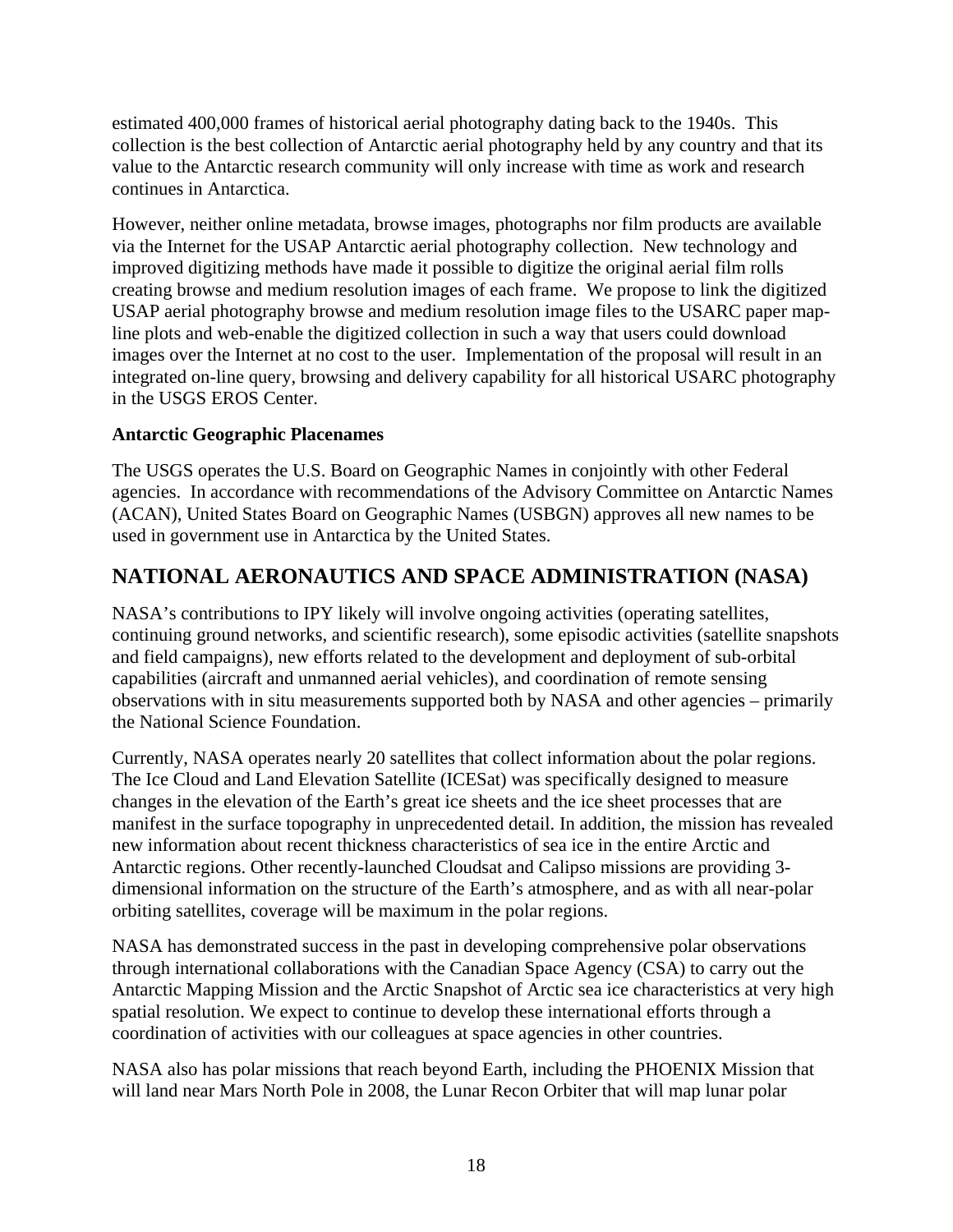regions for the first time in 2008, and the Mars Recon Orbiter (MRO) that will explore Martian polar regions from orbit. Polar analogues in Mars exploration are vital; for instance, scientists have used Earth's polar regions to simulate Mars for over 30 years. For instance, the Dry Valleys of Antarctica are the best "Mars analogue" known on Earth, and activities in support of human exploration of space have been conducted in the Canadian Arctic. These polar environments continue to serve as important test-beds in support of activities related to NASA's Vision for Space Exploration.

NASA issued a solicitation for IPY research proposals in 2006. Specific research topics solicited were as follows:

- 1. Integrated analysis of multiple satellite data sets, enhanced validation of NASA satellite data sets in polar regions needed for improving their interpretation by models, and/or the integrated analysis of satellite and related suborbital data addressing the scientific questions defined by NASA in its *Earth Science Enterprise Strategy* (at http://earth.nasa.gov/visions/ESE\_Strategy2003.pdf) that can be addressed in the context of IPY
- 2. Individual US investigator participation in field activities carried out as part of IPY, especially US participation in multinational field campaigns to take place in the primary IPY timeframe from March 2007–March 2009
- 3. Integrated regional modeling of the polar regions (including the terrestrial, oceanic, atmospheric, biospheric, and cryospheric components of these regions and their interactions) that takes advantage of synergies between the enhanced international observational capabilities that will be available during the IPY time frame and NASA satellites
- 4. Definition studies for potential US-led, focused IPY activities that integrate field work (typically using NASA-provided suborbital platforms), satellite data analysis, and modeling to address IPY-related science questions and provide enhanced validation for NASA satellite data products in the unique geophysical and/or biogeochemical conditions found in the polar areas. At this point in time, proposals for conduct of and/or participation in significant multi-investigator, US led field-based activities beyond these definition studies are not solicited
- 5. Development of remote-sensing instruments suitable for implementation on uninhabited aerial vehicles (UAVs) such as are likely to be available for use during the IPY time frame (March 2007-March 2009). Such instruments would make contributions to IPY contributing to our knowledge of the unique geophysical and/or biogeochemical conditions found in polar regions in one or more areas, including: (a) providing early demonstration of instrumental approaches that may be suitable for use on future satellites, (b) providing enhanced calibration/validation information for NASA satellites (and/or those of our international partners), (c) providing more comprehensive information about polar regions that complements that available from satellite sensors to be operating in the IPY time frame, or (d) any combination of the above. Given the limited time and funding available, it is expected that such development would be based on currently available airborne instrumentation with significant heritage aboard onboard-piloted platforms, but for which modification to meet the requirements of potential UAVs would be required.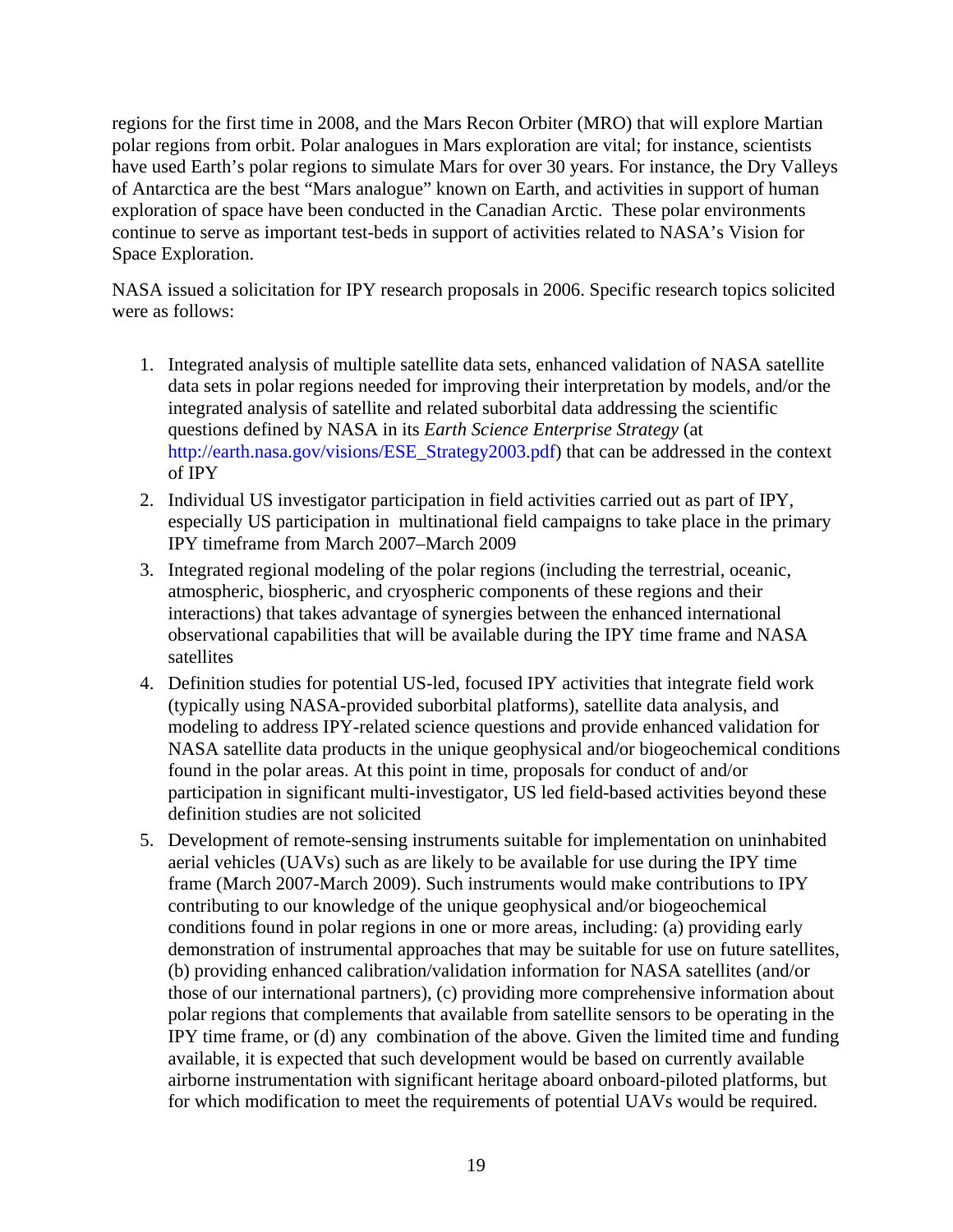Proposers should identify potential UAV platforms as part of their proposals, but need not make arrangements for their use. If proposals in this area are selected, NASA would provide and pay for any flight opportunities involving the use of the newly developed instrument during the IPY time frame.

The evaluation of proposals submitted in response to this solicitation is still underway, but proposals selected from responses to our IPY solicitation will form the basis of a significant portion of our IPY research portfolio. In the context of The Vision for Space Exploration, other areas of investment may include:

- Utilizing polar regions as a stepping stone to exploring other planetary environments
- Understanding poles of other planets and similarities and differences to those on Earth.

NASA continues to study the Earth as a system through the unique sampling capability afforded by remote sensing. During the IPY and beyond, we will continue to develop this capability to understand polar processes, the role of the polar regions in the Earth's environment, and the nature of poles on other planets in our solar system.

# **U.S. DEPARTMENT OF AGRICULTURE (USDA)**

The U.S. Department of Agriculture plans to continue its mission related activities in the Alaska region through its various mission areas, in particular through the Research, Extension and Economics Mission Area and the Natural Resources and Environment Mission Area.

The Agricultural Research Service (ARS) will continue its work towards preserving Alaskan plant diversity through its preservation and archiving of high latitude plant germplasm through traditional seed collocation and modern molecular methods. The U.S. Forest Service through the Pacific Northwest Research Station is responsible for the management of the Alaskan boreal forest and will continue its commitment in support of the Bonanza Creek LTER, which takes place at the Bonanza Creek Experimental Forest. The Natural Resources Conservation Service (NRCS) will continue to provide assistance to state, Native Alaskan, and private landowners through the USDA Farm Bill. The Forest Service and NRCS will continue their joint activities in permafrost and wetland soil research. The Cooperative State Research, Education and Extension Service (CSREES) will continue its research support for the Agricultural Experimental Research Stations and educational support for the University of Alaska, the Alaska land-grant institution. Legislated funding for research, education and extension activities through the Hatch Act, Evans-Allen Act and the McIntire-Stennis Act will continue to be administered by CSREES. Competitive funding for research through the National Research Initiative and for education such as the Alaska-Native and Native-Hawaiian Educational Grants Program will be offered by various CSREES programs. CSREES will also continue its extension activities through the Alaska Cooperative Extension Service. CSREES is currently contributing to the interagency Study of Environmental Arctic Change (SEARCH) by providing resources to a 2006-2007 joint solicitation with EPA and NASA for proposals on climate change, land use and invasive species. SEARCH is one of the primary activities of NSF for the IPY and the USDA will continue to work with the interagency working group of SEARCH to promote joint interests in Alaska.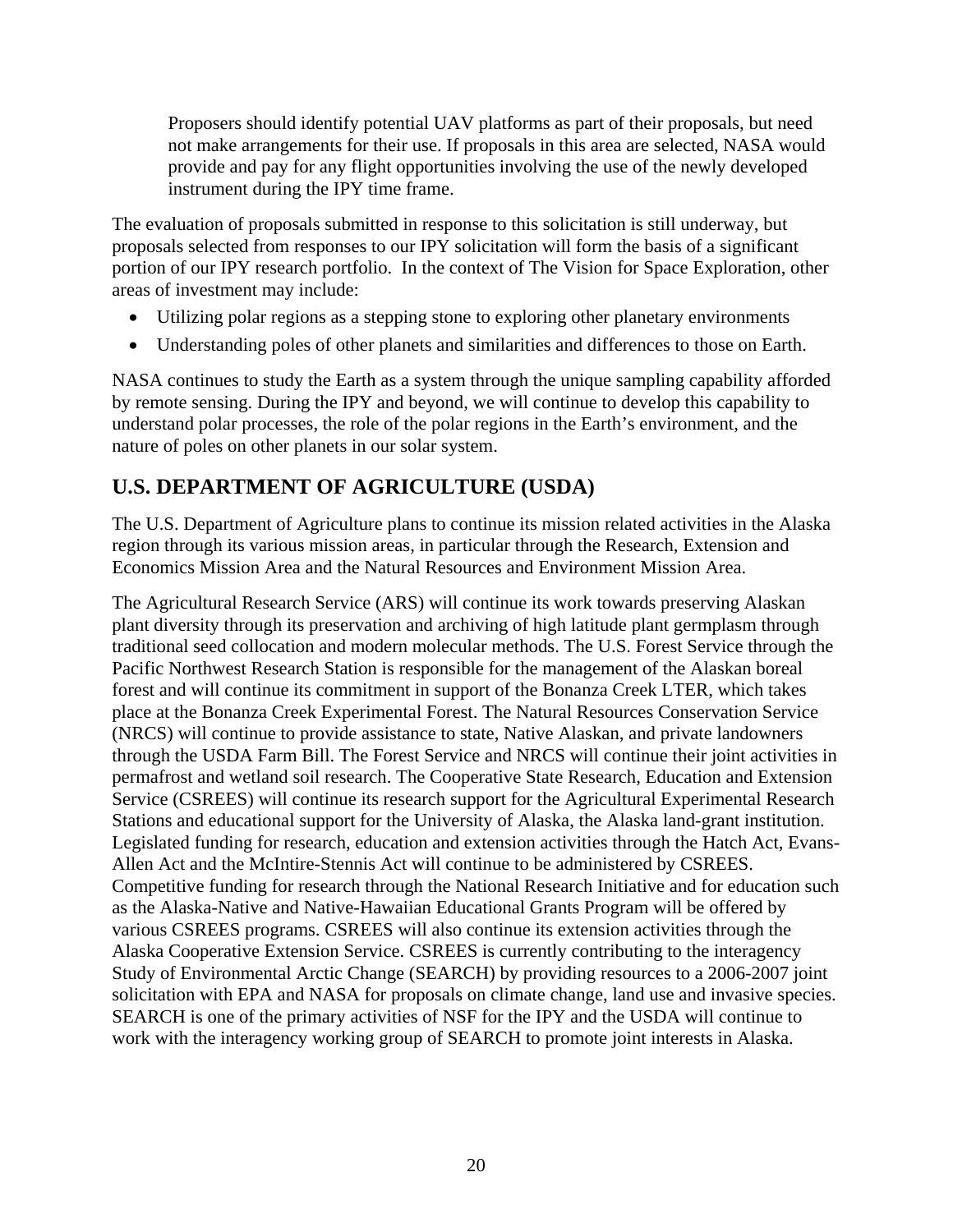# **SMITHSONIAN INSTITUTION (SI)**

The Smithsonian is prepared to engage in a variety of research, education, and outreach programs in support of IPY-4. Some of the following plans – all of which have been developed with interagency collaboration – are already underway; others need further discussion and are offered here as ideas for consideration.

Of all U.S. Governmental agencies, the Smithsonian probably has the longest record of association with IPY activities, because of its critical role in the First U.S. IPY field expeditions of 1881-1884, in caring for its collections, and publishing its proceedings. Hence SI participation in IPY 2007-8 will include both historical and contemporary dimensions.

The SI contribution will be based upon the Institution's time-tested strengths: (1) the research of its scientific personnel; (2) special value of its museum collections as national treasures; and (3) its broad public outreach program*,* coupled with the unique position of Smithsonian museums on the National Mall and their special attraction to the general public and the nation.

On the scientific side, the SI is already playing the leading role in framing the U.S. socio-cultural and Native studies programs based upon staff expertise through the NMNH Arctic Studies Center and the value of its ethnological collections (see below). An ASC Arctic ethnologist is playing a key role for planning the IPY 2007-2008 socio-cultural agenda as a member of both the U.S. National IPY Committee and the main ICSU-WMO Joint Committee for the International Polar Year. The ASC will continue its leading role in the socio-cultural planning through its meetings, symposia, publications, exhibits, coordination activities, and other means.

Smithsonian scholars are also active in other fields of Arctic and Antarctic research, particularly in biology, paleontology, ocean, and astrophysics studies that will be included in the Institution's IPY program. SI is also curates the U.S. National Antarctic Meteorite collection.

The Smithsonian offers to organize and host a national IPY symposium at the beginning of the IPY 2007-2008 activities, with the participation of the leading SI scientists and representatives of other agencies and research institutions.

SI is eager to offer its Arctic and Antarctic collections (ethnological, botanical, zoological, mineral, films and archival materials, etc.) and to facilitate all types of IPY collection research as its contribution to the inter-agency IPY 2007-2008 program. Of particular value are the ethnological and biological collections from Barrow, Alaska and Ellesmere Island (Greeley Expedition) Arctic Canada from the First IPY 1881-1884 expeditions, as well as scientific instrument collections and records of the early IPY stations; and the instrument collections from the IGY at the Air and Space Museum.

SI offers its space and personnel resources to serve as the key IPY interagency hub for Education, Outreach, and Public Communication during 2007-2008 (and even earlier), through its museum programs, outreach, and exhibit ventures.

#### **Proposed IPY Events for the National Mall:**

a) The first event will be the opening of the new Smithsonian exhibit, The Arctic: A Friend Acting Strangely (June 2005), focused on the current impacts and science of arctic